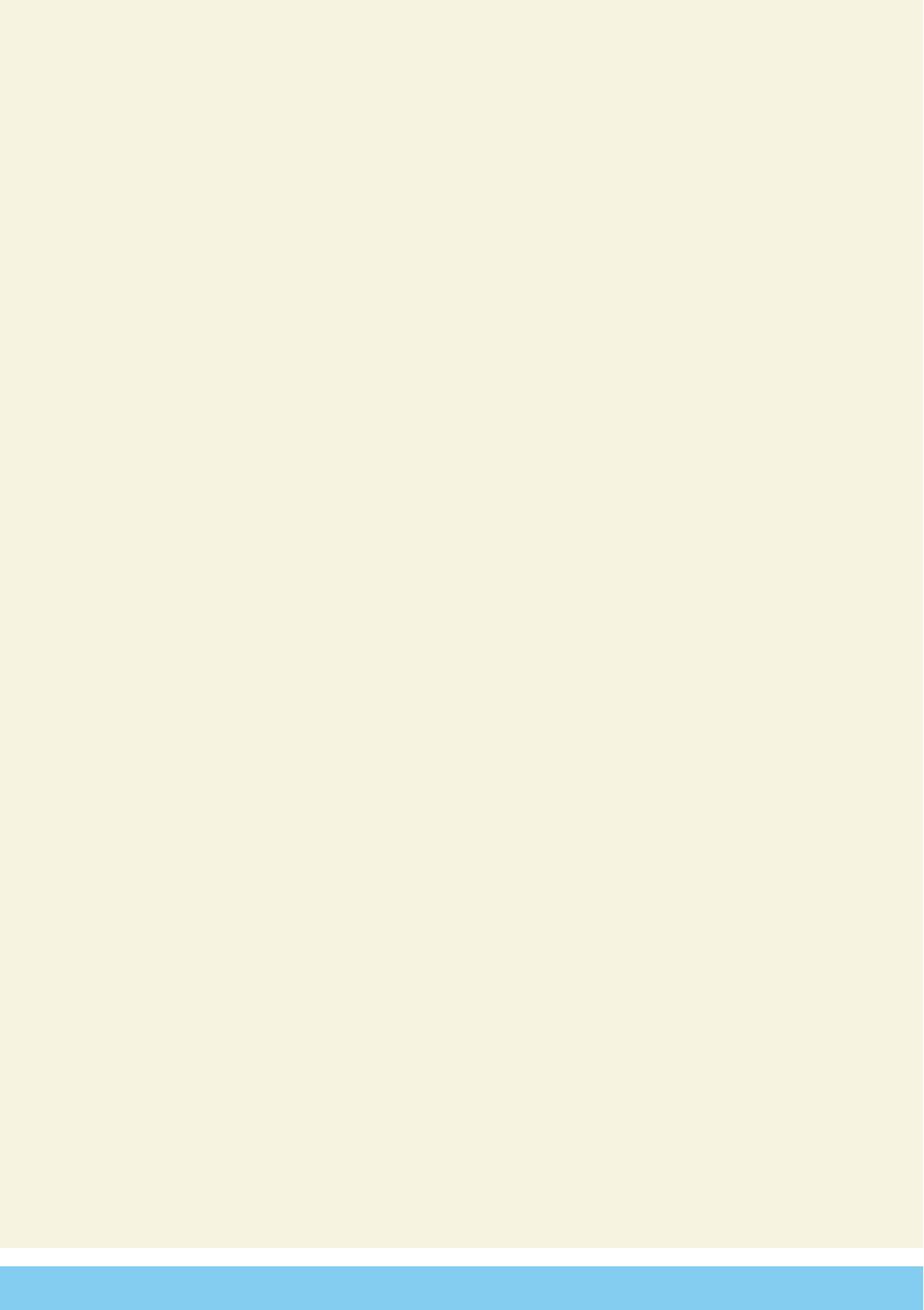The Veneto Regional Government has been striving successfully for years to channel European funds that it receives into implementing its social integration policies in the field of migratory flows. In particular, as part of the Asylum, Migration and Integration Fund (FAMI 2014-2020), it has created the project "MARI-Multicultural Actions Regional Immigration", in partnership with local health and social care services (ULLS) and municipal councils, whose specific aim is to improve access to healthcare, housing, training, social and financial services for immigrant citizens.

**INTRODUCTION**

Specifically, access to housing, work, education and social services in general in the region are essential so that foreign citizens who intend to live permanently in our country can really integrate.

For this reason and in order to be of help to immigrant citizens, on first entering our country, which is such a vulnerable and difficult time for many, this guide to settling here was created, and with which, on the one hand, we want to respond to a current and urgent need of immigrant citizens to learn about the services offered by the region, and on the other, aim to support them, providing them with essential information for the different bureaucratic and administrative steps that enable them to legally settle in our region.

Therefore this guide aims to be an easily accessible tool to consult to help people to orient themselves in accessing the services offered by the country, especially in the initial period of stay in our region.

> Councillor for Social Services **Hon. Manuela Lanzarin**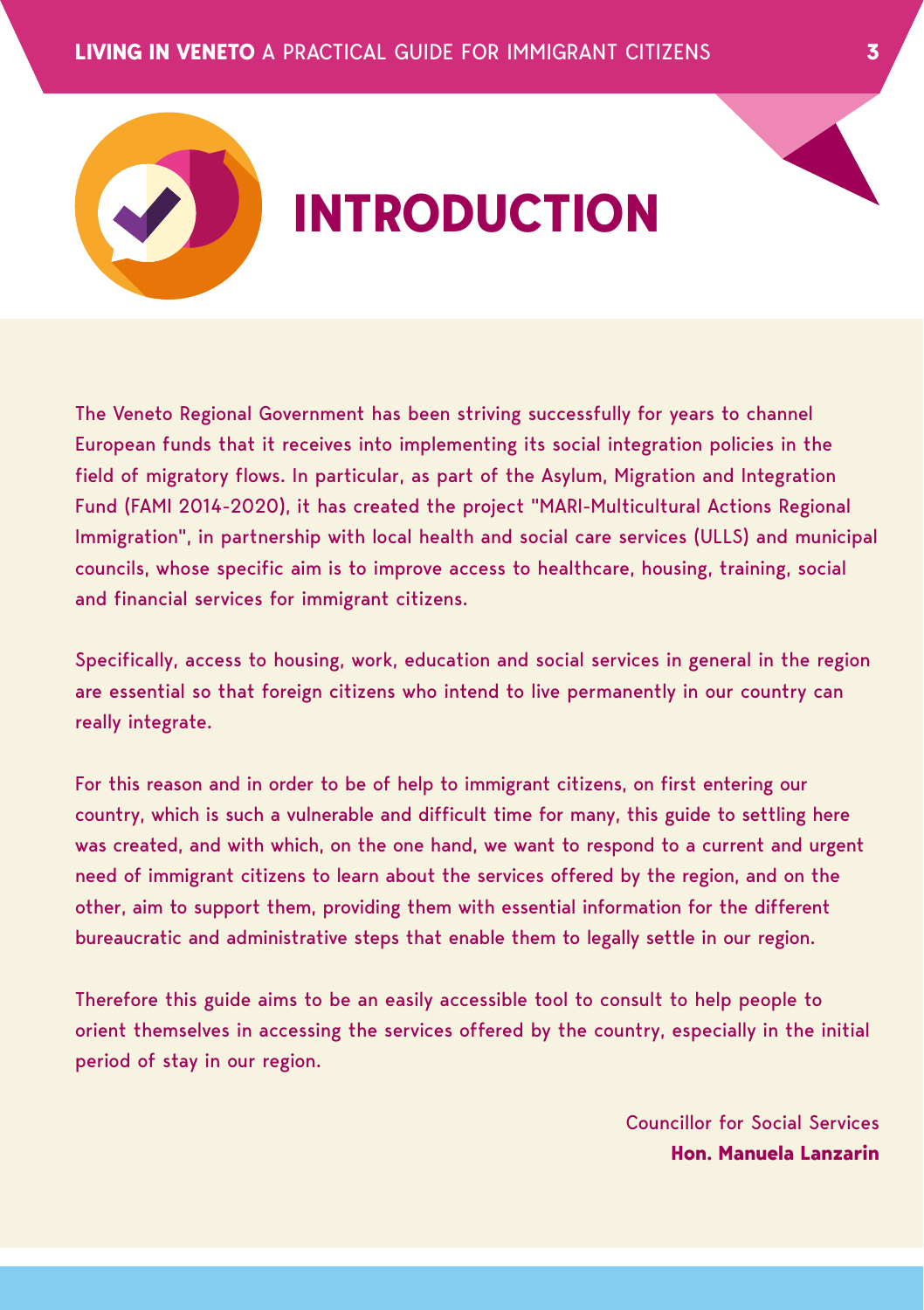# **CONTENTS**



# **ENTERING ITALY**

**TO JOIN FAMILY OR TO WORK**

Who has go through the process of first entry to Italy?

What is it for?

How to do it

What to bring



### **WHERE TO GO…**

1. At the PREFECTURE, at the Immigration Information Desk (Sportello Unico per l'Immigrazione)

**6**

**8**

**10**

2. At the POST OFFICE, at the Authorised Post Office (Ufficio Postale Abilitato)

3. At the POLICE STATION (Questura) Immigration Department

4. At the ULSS (Local Health and Social Care Service)



### **...FOR WORK**

Looking for work

Employment

Working in Italy with a foreign professional qualification

Being made redundant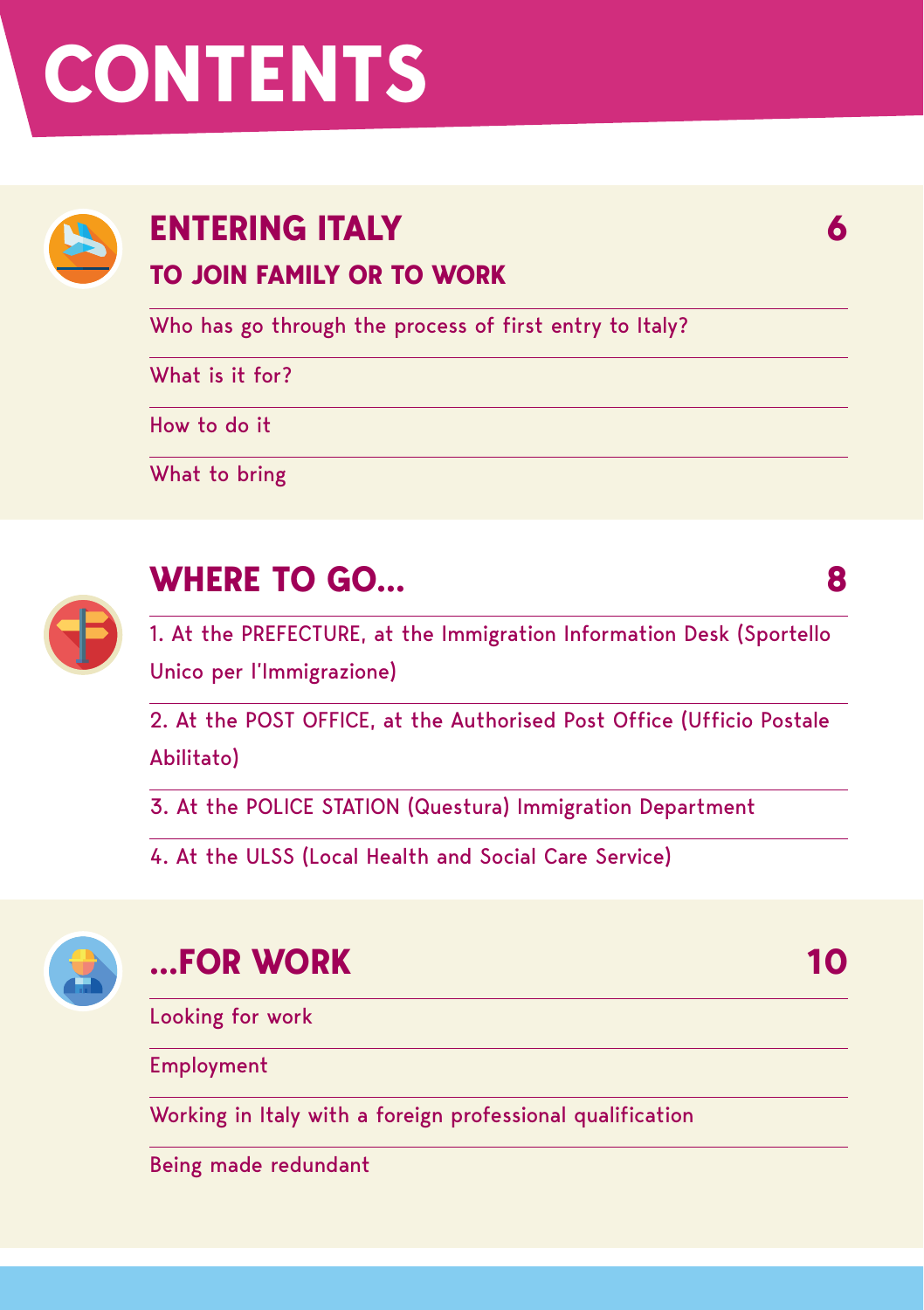



### **…FOR HOUSING**

Residency

Hosting a foreign national

Social housing "case popolari"

Tenancy agreement



### **...FOR FAMILIES**

Family advisory services and socio-educational family advice bureaus (CFSE)

Working parents: rights

Council services for families

Women's services



### **...STUDYING**

Minors

Adults

Recognition of qualifications obtained abroad

Recognition of undergraduate degrees obtained abroad



### **...DRIVING LICENCES**

**24**

**21**



### **USEFUL CONTACT NUMBERS**

**25**

**18**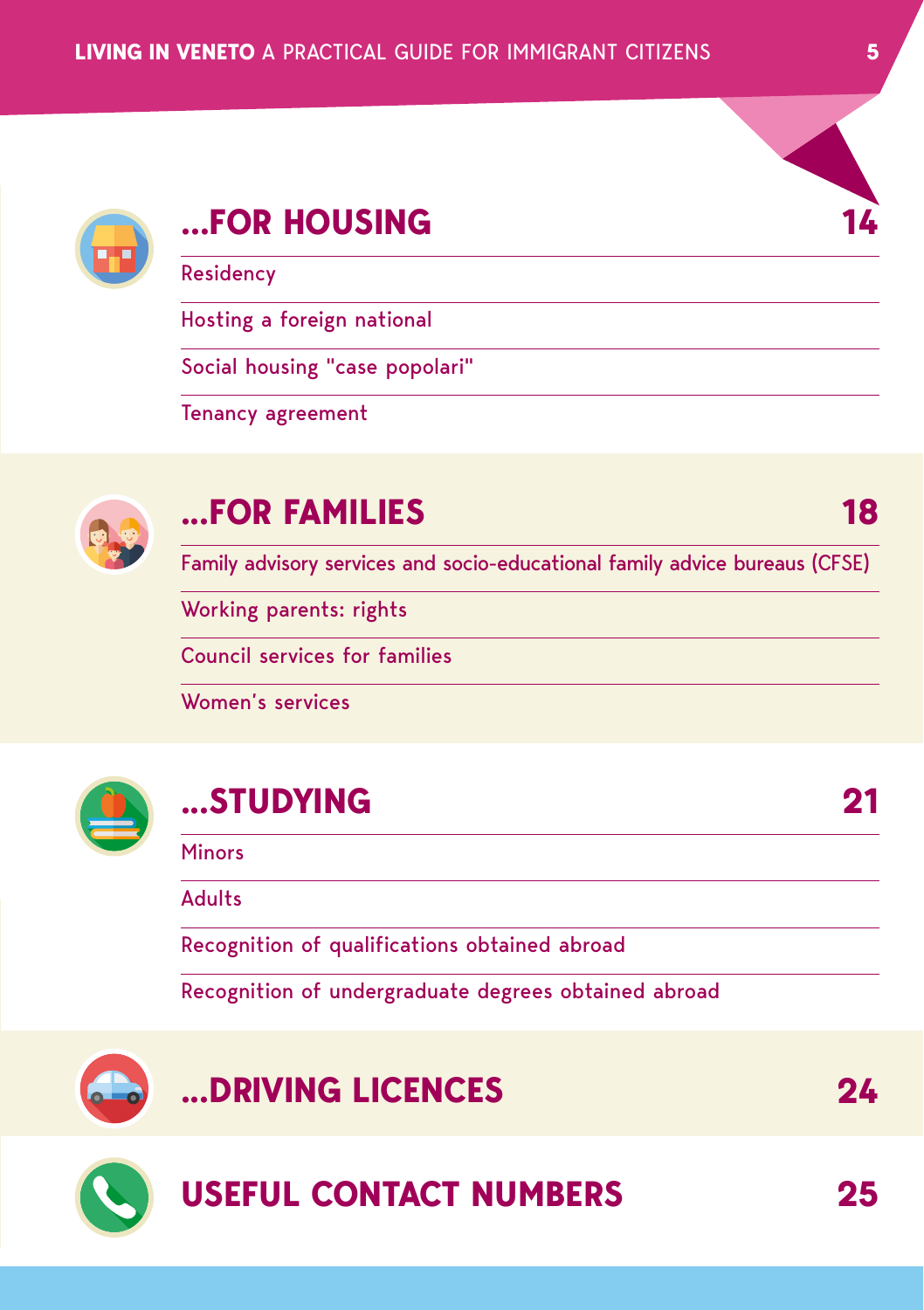

### **FIRST ENTRY TO ITALY TO JOIN FAMILY OR TO WORK**

### **WHO NEEDS TO GO THROUGH THE PROCESS OF FIRST ENTRY TO ITALY?**

**Foreign citizens** who have entered Italy to work or to join family.





### **WHY IS IT NECESSARY?**

To obtain the **permesso di soggiorno (residency permit)** (for employment or for family reasons) and the **healthcare card** giving the right to receive healthcare.

### **HOW TO GO ABOUT IT**

**Within 48** hours of entering Italy, the host of the foreign national must inform the public safety authority (questura police headquarters if they live in the main administrative town in the province, vigili urbani municipal police for residents of all other districts) of the arrival of the worker or family member, using the form for informing of hosting received from the police headquarters or municipal council.

**Within 8 working days** of entry to Italy the foreign national must make an appointment AS INDICATED ON THE PREFECTURE'S WEBSITE to be seen at the **IMMIGRATION DESK** (SPORTELLO UNICO) at the relevant PREFECTURE.

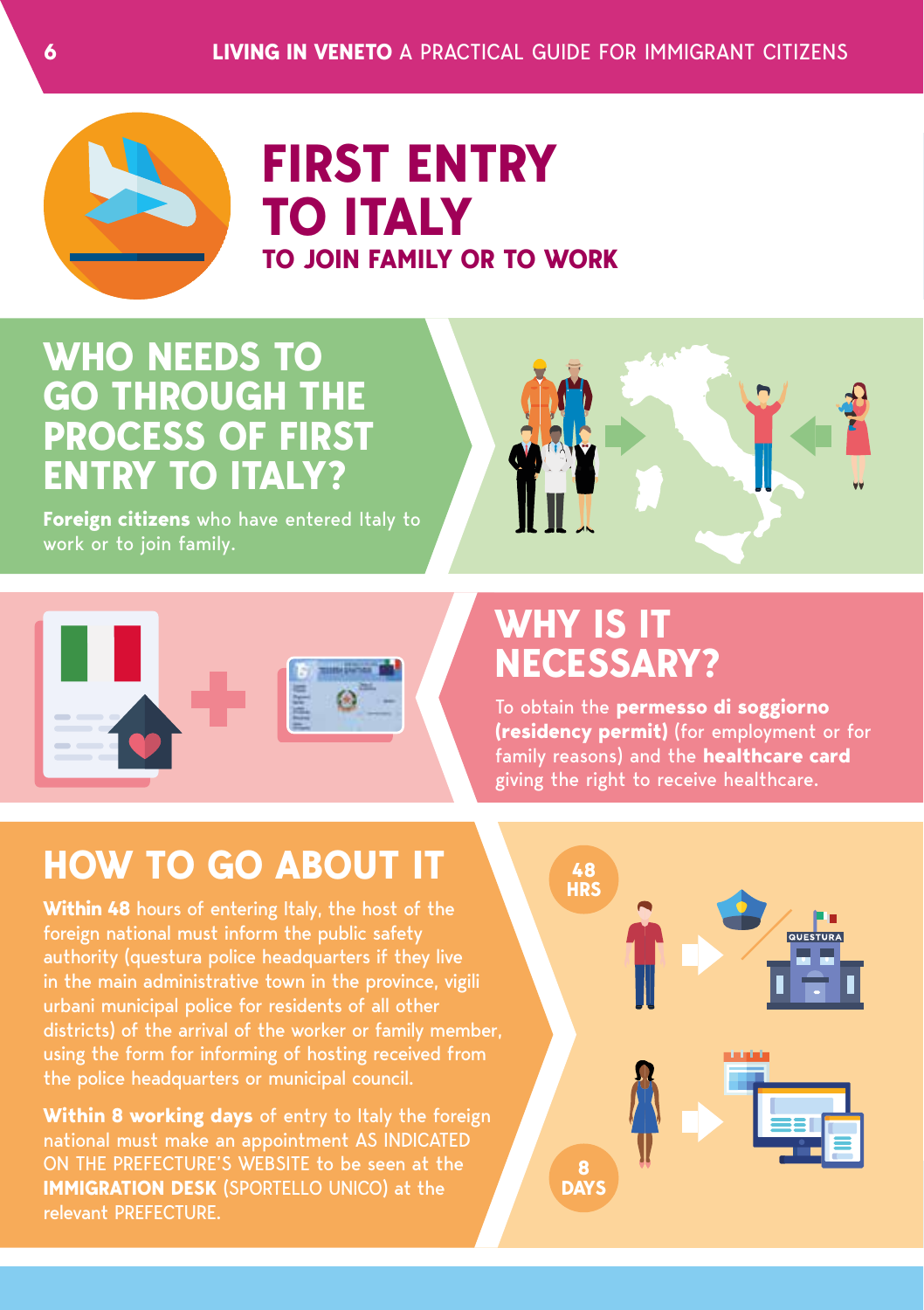### **WHAT TO BRING?**

On the day of the appointment for FIRST ENTRY, the foreign national must bring the following documents to the PREFECTURE IMMIGRATION DESK (SPORTELLO UNICO DI PREFETTURA):

#### **ENTERING TO JOIN FAMILY MEMBERS(1)**





2 photocopies of the notification of hosting for each citizen entering

Original copy of the passport of the person entering

Photocopies of the passports of the persons entering (only pages with text and stamps)



1 photocopy of the residence permit (permesso di soggiorno) for the family member who has requested to join other family members



1 official stamp for 16.00 euros

#### **ENTERING TO WORK(1)**



Seasonal workers need an **employer** present who will sign their contract

2 photocopies of the notification of hosting a foreign national

Original copy of the passport of the person entering



Photocopies of the passports of the persons entering (only pages with text and stamps)



Certificate of suitability of accommodation (certificato di idoneità alloggiativa)



1 official stamp for 16.00 euros

(1) The family member or employer must go to the Prefecture Immigration Desk to obtain a certificate of no impediment (nulla osta) to send to the person requesting entry.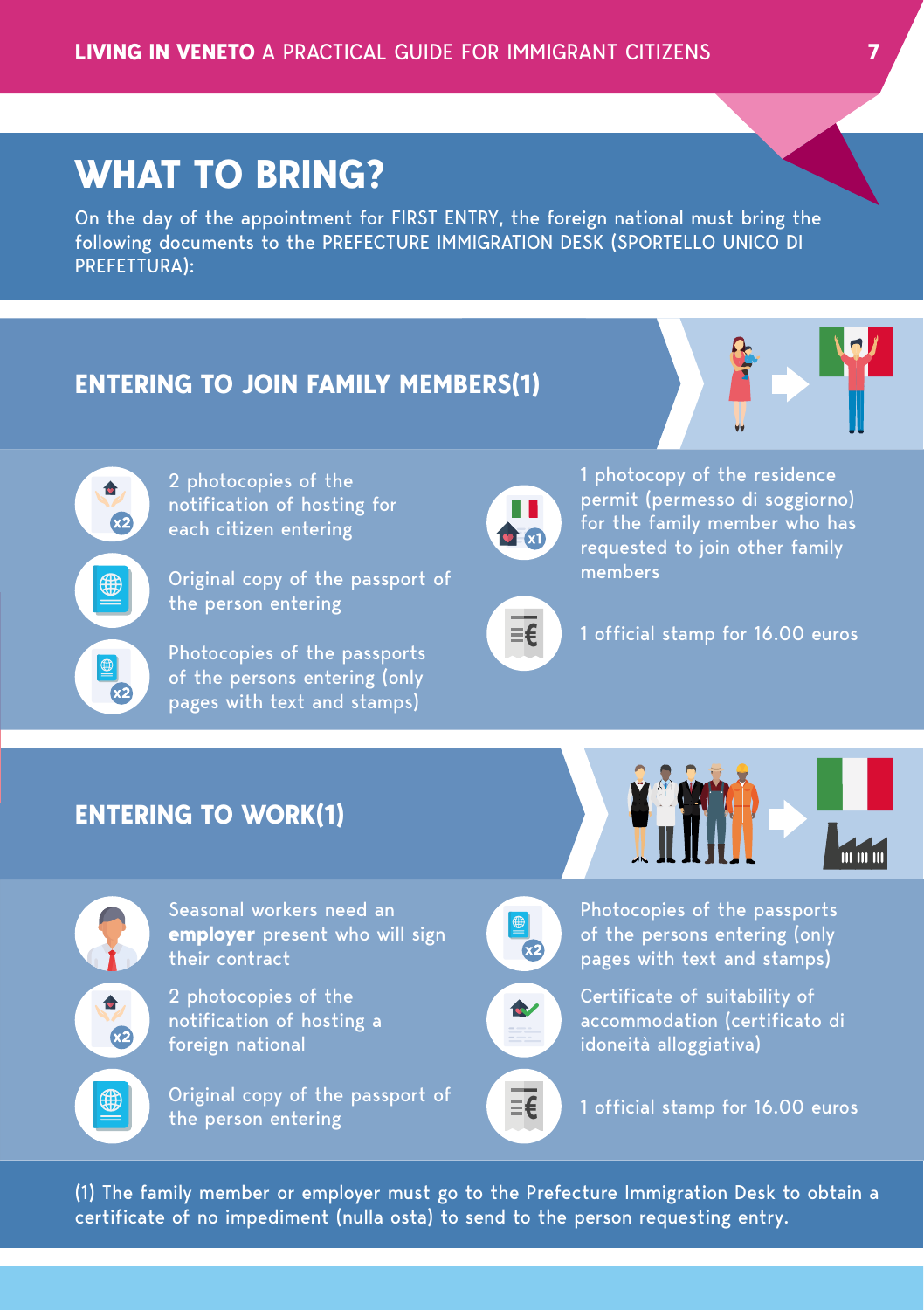

# **WHERE TO GO…**

**1. AT THE PREFECTURE, AT THE IMMIGRATION INFORMATION DESK**  (SPORTELLO UNICO PER L'IMMIGRAZIONE)











#### **At the Prefecture Immigration Desk an ACCORDO di INTEGRAZIONE (integration agreement) must be signed.**

A "**mandatory settlement route**" (percorso di integrazione obbligatorio) is necessary, which provides guidance to the foreign national wishing to live and integrate in Italy on compliance with various obligations in order not to incur, in the most serious cases, a deportation penalty.

The agreement works through a credit system with a **maximum of 30 credits**, obtainable by acquiring knowledge of the Italian language and civic culture, as well as carrying out certain other activities that the Agreement stipulates.

A **two-year period** is given to obtain all the credits; if they are not all obtained, the agreement may be extended for 1 further year.

The process at the immigration desk is finalised with the delivery of an envelope containing the following documents:

- printout of the tax code (codice fiscale);
- form 209 (containing the request for the residence permit with the applicant's personal data filled in);
- an addressed envelope to post to the police headquarters (questura) of the province of residence.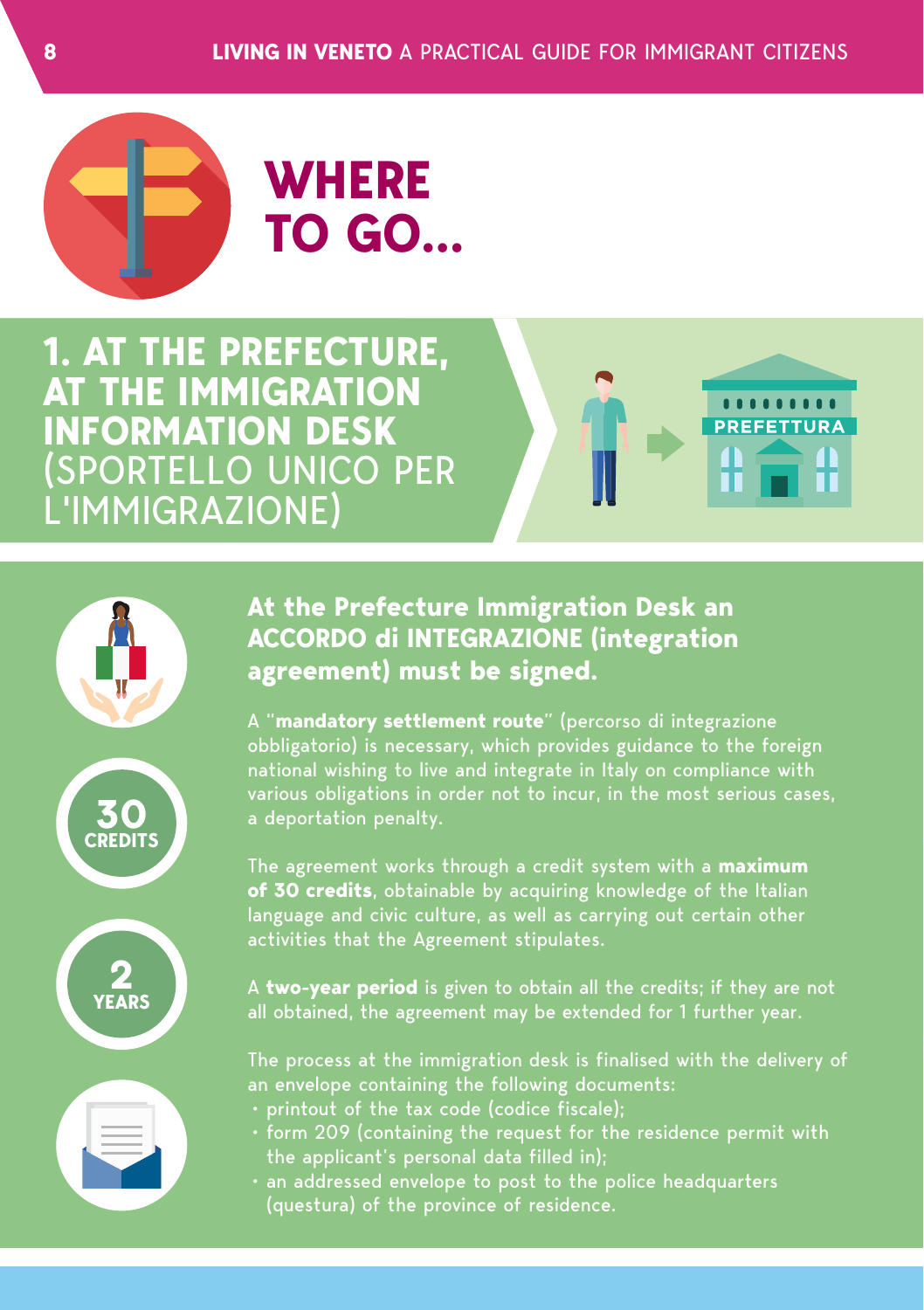

### **2. AT THE POST OFFICE, AT THE AUTHORISED POST OFFICE**  (UFFICIO POSTALE ABILITATO)

the foreign citizen must hand the envelope with the documents received from the prefecture immigration desk into the "**Sportello Amico**", which is located inside authorised post offices.

#### **The "SPORTELLO AMICO" at the Post Office will give the foreign citizen:**

- the proof of postage for the envelope;
- a receipt for the payment of the stamp;
- an appointment to attend the relevant police headquarters to have their fingerprints taken and to check their documents.

### **3. AT THE POLICE HEADQUARTERS**

After the appointment, the relevant police headquarters will contact the foreign citizen to collect the residence permit.

### **4. AT THE ULSS**

#### **(LOCAL HEALTH AND SOCIAL CARE SERVICE)**

With the receipts obtained from the Sportello Amico, you can go your local health and social care service (ULSS) to request your **health card**.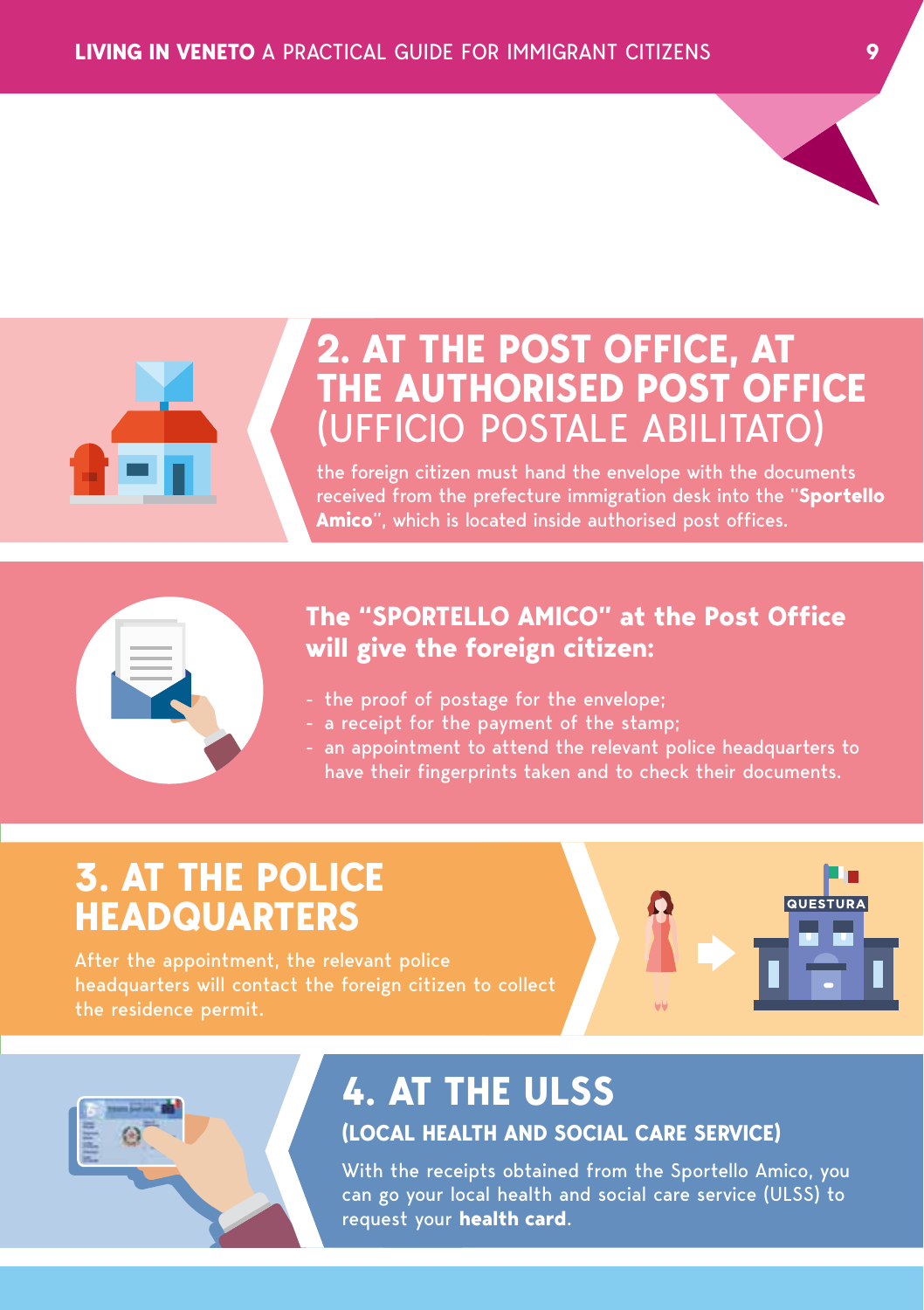

### **…FOR EMPLOYMENT LOOKING FOR WORK**

### **HOW TO GO ABOUT IT**

Those looking for work or are unemployed must register with the **Employment Office (CPI)**. When you go to the CPI, you should bring:

- **Residence permit**
- **Tax code**
- **Italian healthcare**
- **card** - **Identity document**
- **Passport**



To look for a job it is important to have a **curriculum vitae (CV)**; the CV is a document in which you should include your personal details, educational / training and work experience, knowledge of languages, driving licenses held, IT skills and other skills.

To create it, you can use the Europass template (https:// europass.cedefop.europa.eu/it/documents/curriculum-vitae).

To find work you can also contact **recruitment agencies**. They are authorised organisations that help in searching for a job and / or training courses.



#### **Useful sites**

www.regione.veneto.it

- 1) REG-VENETO ~ Work and training
- 2) REG-VENETO ~ Accreditation of work and training
- 3) REG-VENETO ~ Work and employment offices
- 4) REG-VENETO ~ Network of services for work
- 5) www.cliclavoroveneto.it

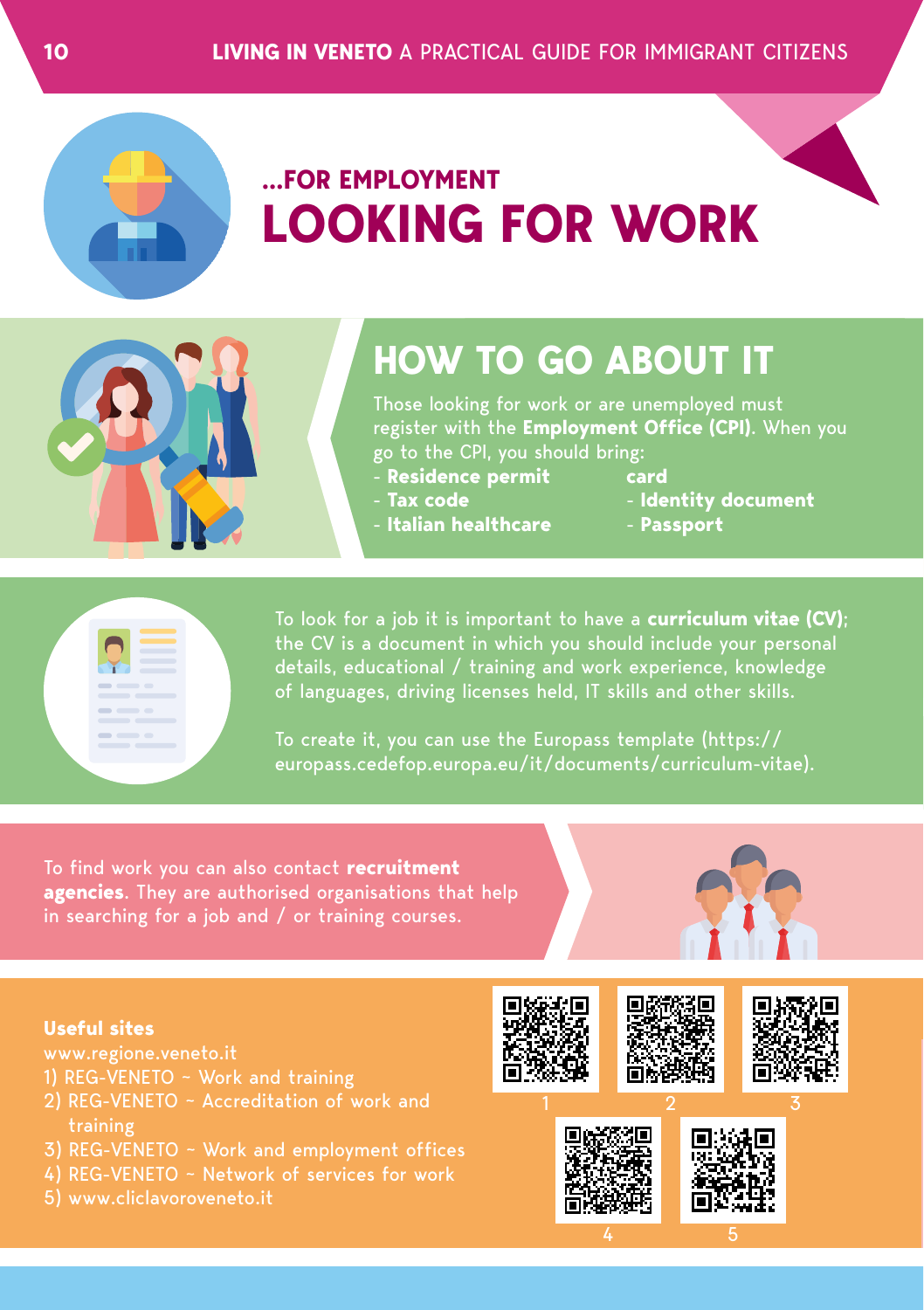

### **…FOR EMPLOYMENT EMPLOYMENT**

- In Italy the minimum age to work is 16 years. This rises to 18 for particularly dangerous jobs.
- Employment (working for an employer) is regulated by the National Collective Employment Agreements, which establish the minimum wage and the regulations for each sector of employment.
- When employing somebody, the employer has to give a copy of the contract to be signed by the worker. This shows the relevant National Contract type, the duties to be carried out and the working hours.
- Contracts establish a trial period, during which the working relationship may be terminated, either voluntarily by the worker or by the employer. However, the trial period must be paid.
- Each month, the employer must give workers a copy of their payslip. Also, in April/May, they must also be given the Certificazione Unica (CU), a document indicating the income earned in the previous year.
- All employees have the right to take holidays, to a thirteenth month's pay and to severance pay (TFR).

### **HOW TO GO ABOUT IT**

To get information on employment contracts, you can contact a **trade union**.

### **IMPORTANT**

#### **Anti-discrimination laws!**

Under the Italian Constitution and many laws in our country it is illegal to discriminate against workers based on their gender, religion, age, disability, sexual orientation or ethnic origin. It is also forbidden to discriminate in terms of marital status, family or pregnancy in working women.

#### **Useful sites**









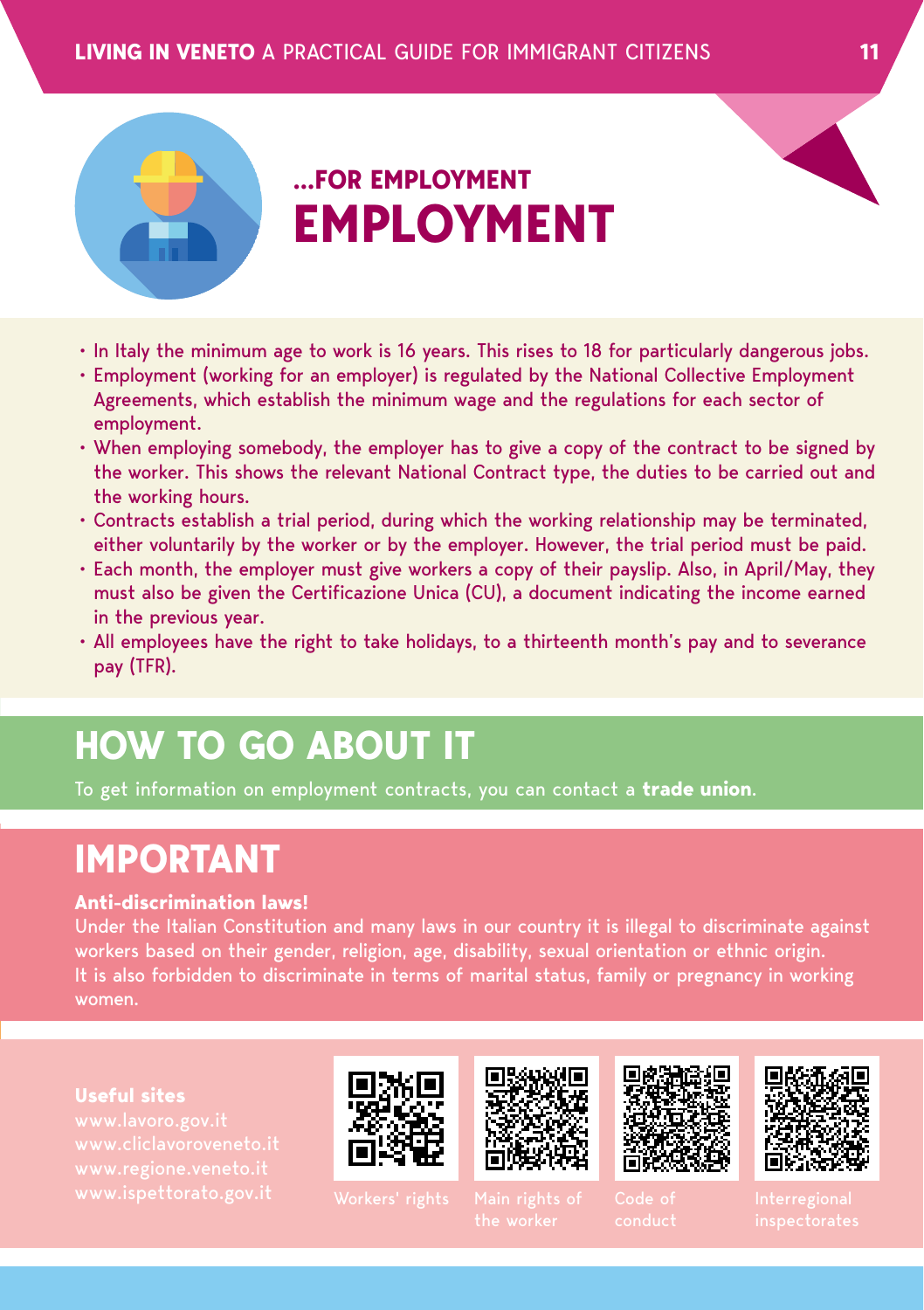

# **...FOR EMPLOYMENT**

### **WORKING IN ITALY WITH A FOREIGN PROFESSIONAL QUALIFICATION**



#### **PROFESSIONS ARE DIVIDED INTO TWO CATEGORIES IN ITALY**



#### **LEGALLY "NON-REGULATED" PROFESSIONS**

This means that **it is not necessary to have a specific qualification** to do these jobs (for example, artists, musicians, composers and many more).

Anyone who wishes to practise a "non-regulated" profession in Italy and has an educational qualification gained abroad **does not need**  to request legal or formal recognition of the qualification from the Italian embassy/consulate in the country of origin.

**Useful sites** www.politicheeuropee.gov.it/

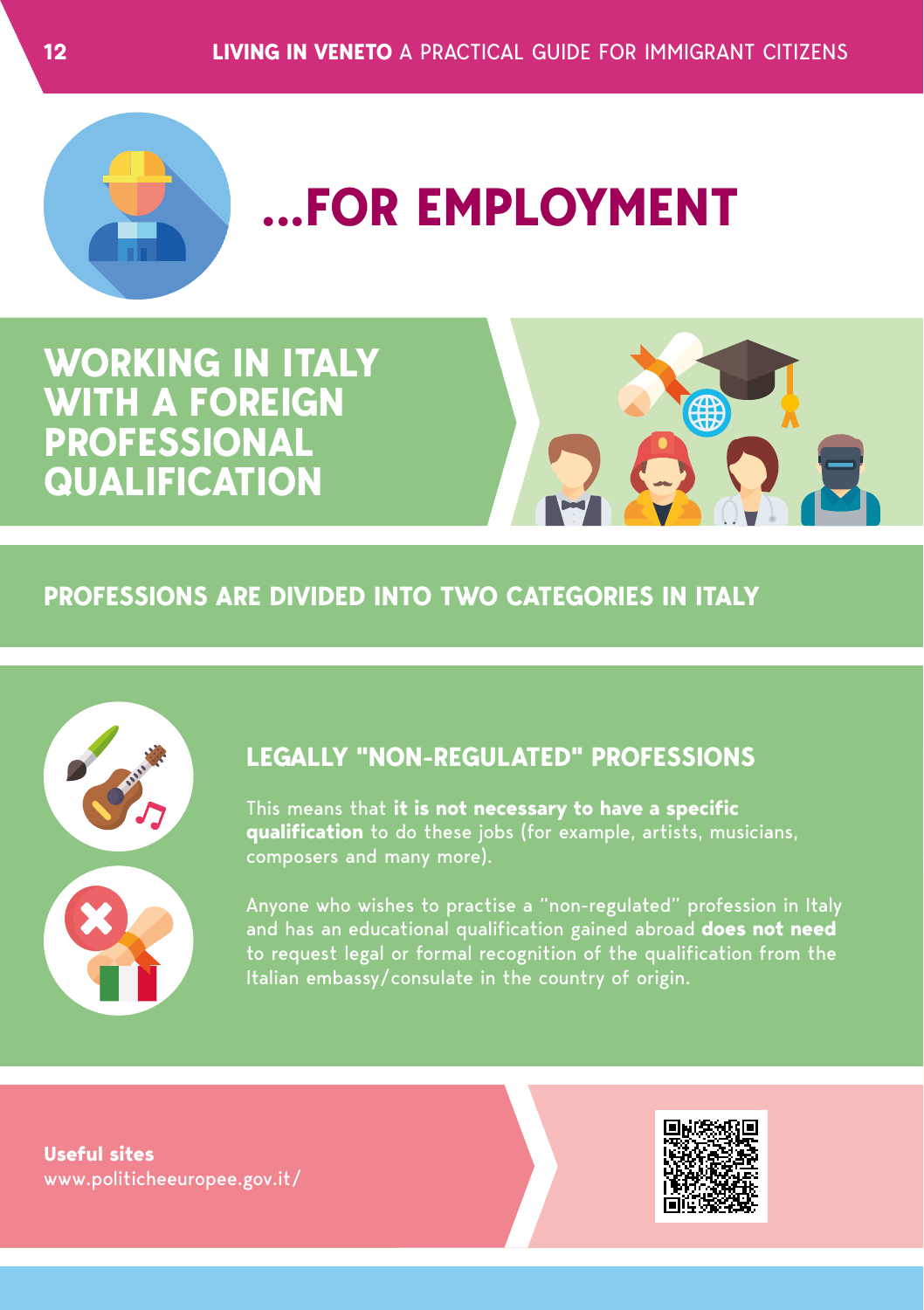

In this case, a **mandatory qualification** is required and the subsequent requirements for practising the profession (for example, registering with a professional board). These professions may be practised by qualified people according to the specific law pertaining to the type of profession.

Those who have a professional qualification gained abroad must request **recognition** from the Italian embassy/consulate in the country of origin to be able to legally practise the relevant profession in Italy. In some cases, it is also necessary to request the **official recognition of the foreign qualification** relative to the Italian equivalent.

### **WHEN YOU LOSE YOUR JOB**

contract does not get renewed, you can claim "**unemployment**". This is an income support allowance for people who lose their job; there are various types depending on the type of job held, age and the amount of social security contributions you have made.

Workers who leave their job voluntarily do not have the right to any unemployment compensation. Mothers may leave their jobs **within the 1st year after the baby** 

**is born** without losing their right to unemployment.

For any queries about unemployment, you can contact an **ente di Patronato** (institution for advice and social assistance).







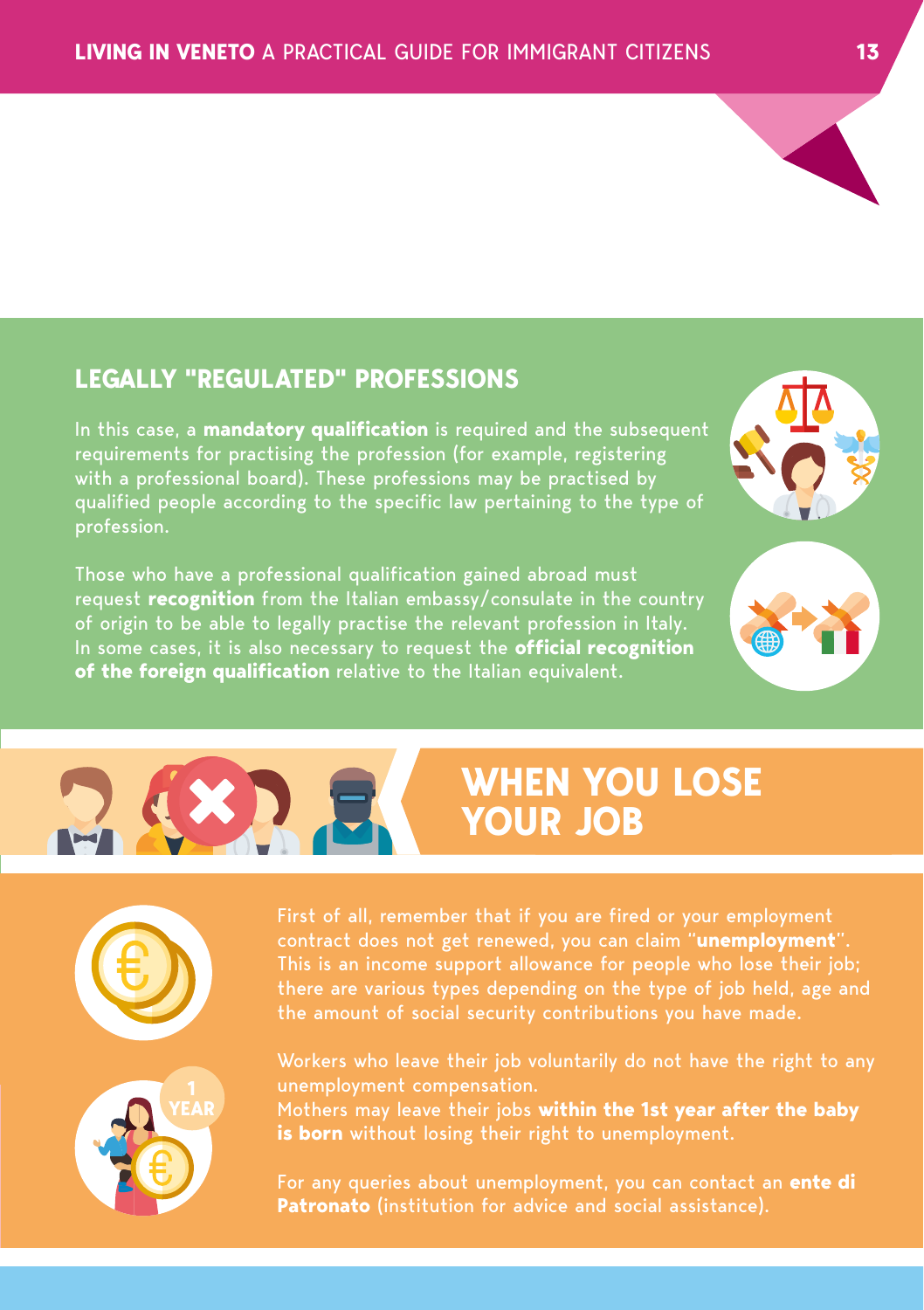

# **.FOR RESIDENCE**

### **RESIDENCES**

A residence is the place where you live.To apply for residency, it is necessary to go to the council civil registry office (ufficio anagrafico del comune).

To obtain residency, the municipal police will check **whether you actually live in the house** that you have indicated.

**Residency is necessary** to have an ID card issued, to get the health card, to receive help from social services, to have a driving licence issued and to apply for Italian citizenship.





**INFORMATION ABOUT HOSTING A FOREIGN NATIONAL**



**Within 48 hours** of moving into a home (as a guest or a tenant or as owner), the landlord/landlady or the host must **inform the police headquarters or the council that the guest/tenant is living there**. Informing the relevant authorities of this is compulsory.

If you are living with your employer, it is not necessary to inform the authorities that you are a guest. The information declared on the INPS employment form (for domestic workers) or at the Employment Office (for employees).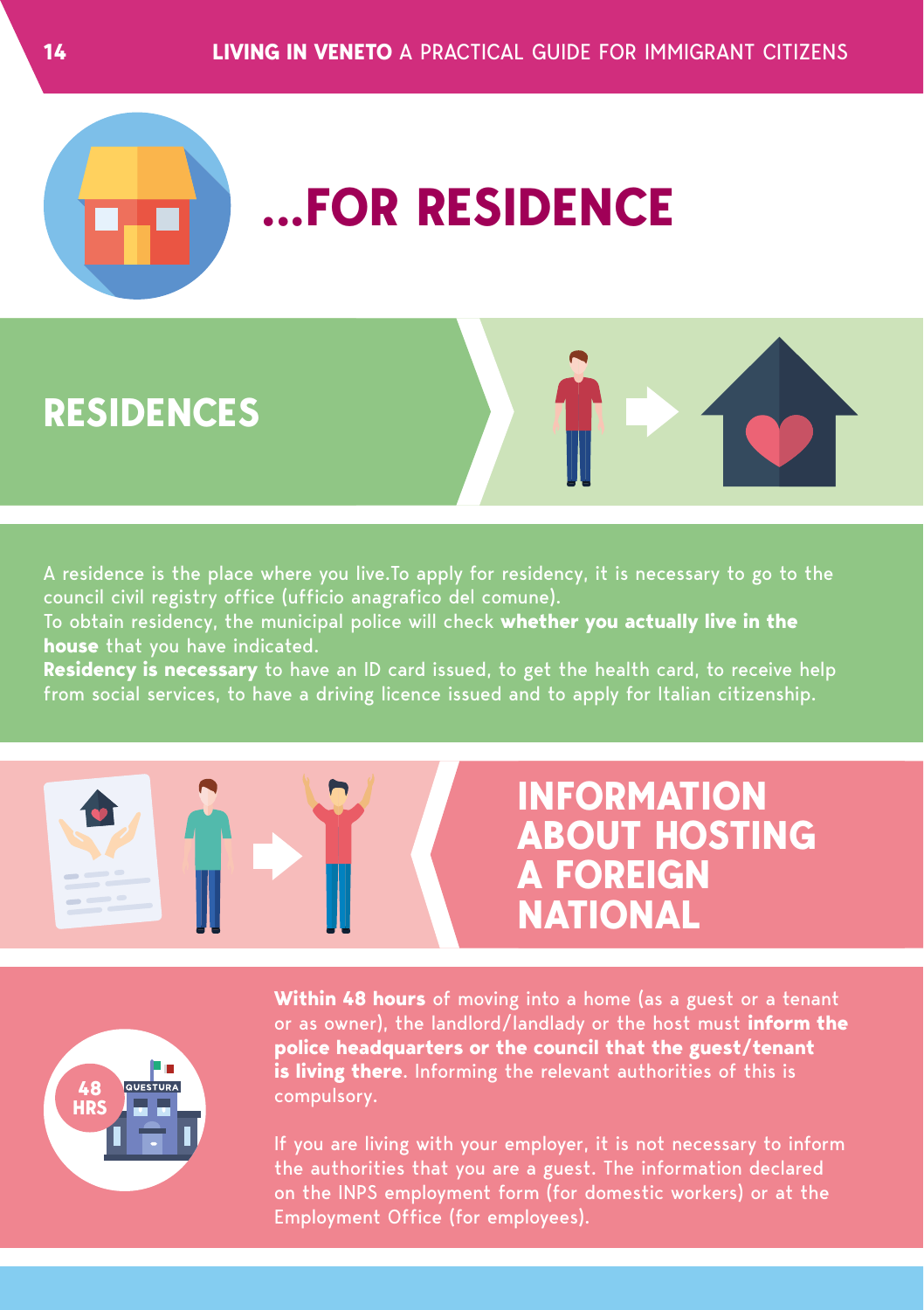

### **PUBLIC AND SUBSIDISED HOUSING "CASE POPOLARI"**

Anyone who holds a legal residence permit and is working or is registered with the employment office may be eligible for: • Social Housing **with their local council**;

- entitlement to credit assistance for the purchase or rental of their first home;
- access the social fund (subsidy) for rent;
- be entitled to reductions on bills, on the basis of income.

### **HOW TO GO ABOUT IT**

The application for a subsidised home, as well as the application for the social aid for renting must be made to your local council **by filling in the relevant form** available from the council.

For further information, contact the social services department of your local council.



You will also need the **ISEE model** (Equivalent Financial Situation Index), which allows access to welfare benefits or public utility services (landline, electricity, gas, etc.) at more affordable rates.

To obtain the ISEE form, you can go to a tax Information Office (Centro di Assistenza Fiscale **CAF**)

**Useful sites** www.regione.veneto.it

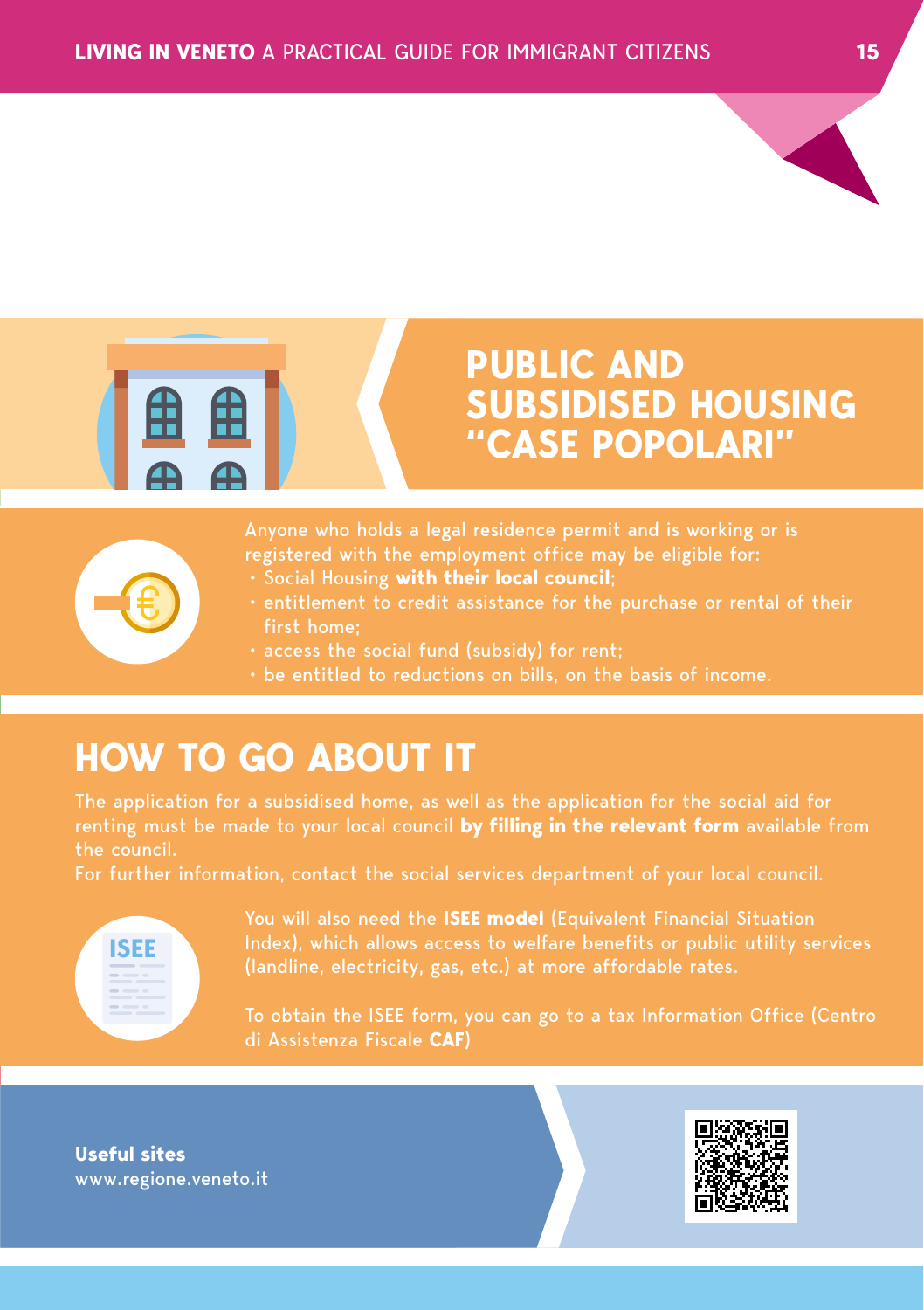

### **...FOR RESIDENCY TENANCY AGREEMENT**

- A rent contract (or tenancy agreement) is an agreement between the tenant and the landlord/landlady of the property, which allows the tenant to live in the property (house or flat) for a particular period of time, paying an amount of money (canone di locazione - lease or rental fee).
- As with any contract or agreement, even with rent, each party has rights and duties relative to the other party, which are regulated by law.
- A rent contract must be drawn up in writing and must be registered with the Revenues Agency (Agenzia delle Entrate).

Anyone looking for a home to rent can buy newspapers and magazines from kiosks with adverts for property for rent; it is also possible to go to estate agents (agenzie immobiliari), which offer services for a fee.





### **BEFORE SIGNING A RENT CONTRACT, IT IS IMPORTANT TO:**



read the **conditions** of the contract carefully and make sure you understand them (especially the small print);



check the **condition the property is in** and the utilities (water, electricity, gas, drainage systems);



**additional costs** such as costs shared by all residents in the building or heating bills.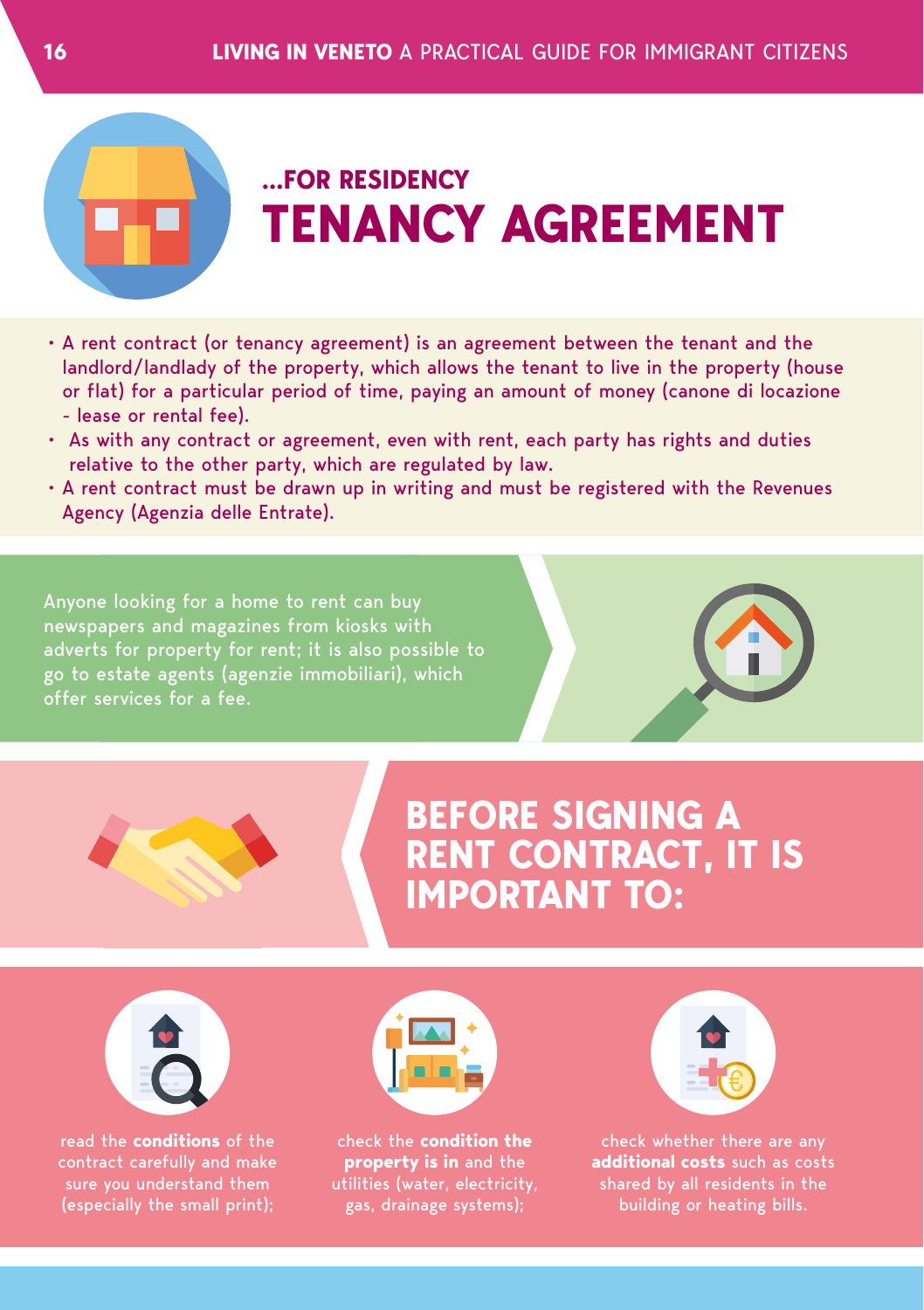

The contract must indicate the **date** on which the parties sign it.



Within 30 days of signing, **the contract must be registered**  and the tenant's personal details as well as those of the landlord/landlady must be reported.



The address of the home must be included and **details of what it includes** (number of rooms and facilities), **the intended use** (residence, as the **cost of the rent**.



Other **costs shared by all residents in the building** (i.e., for the concierge, lifts, insurance and heating if there is central heating) must also be reported in the contract.



Also, the **period of time** that the tenant is allowed to live at the property must be indicated.



To connect the water, electricity and gas, contracts must be signed with the **public services companies** who will send bills for utilities consumed.

It is important to remember that in order to rent a property, you must have a **valid residence permit.**

**Useful sites** www.agenziaentrate.gov.it www.sunia.it

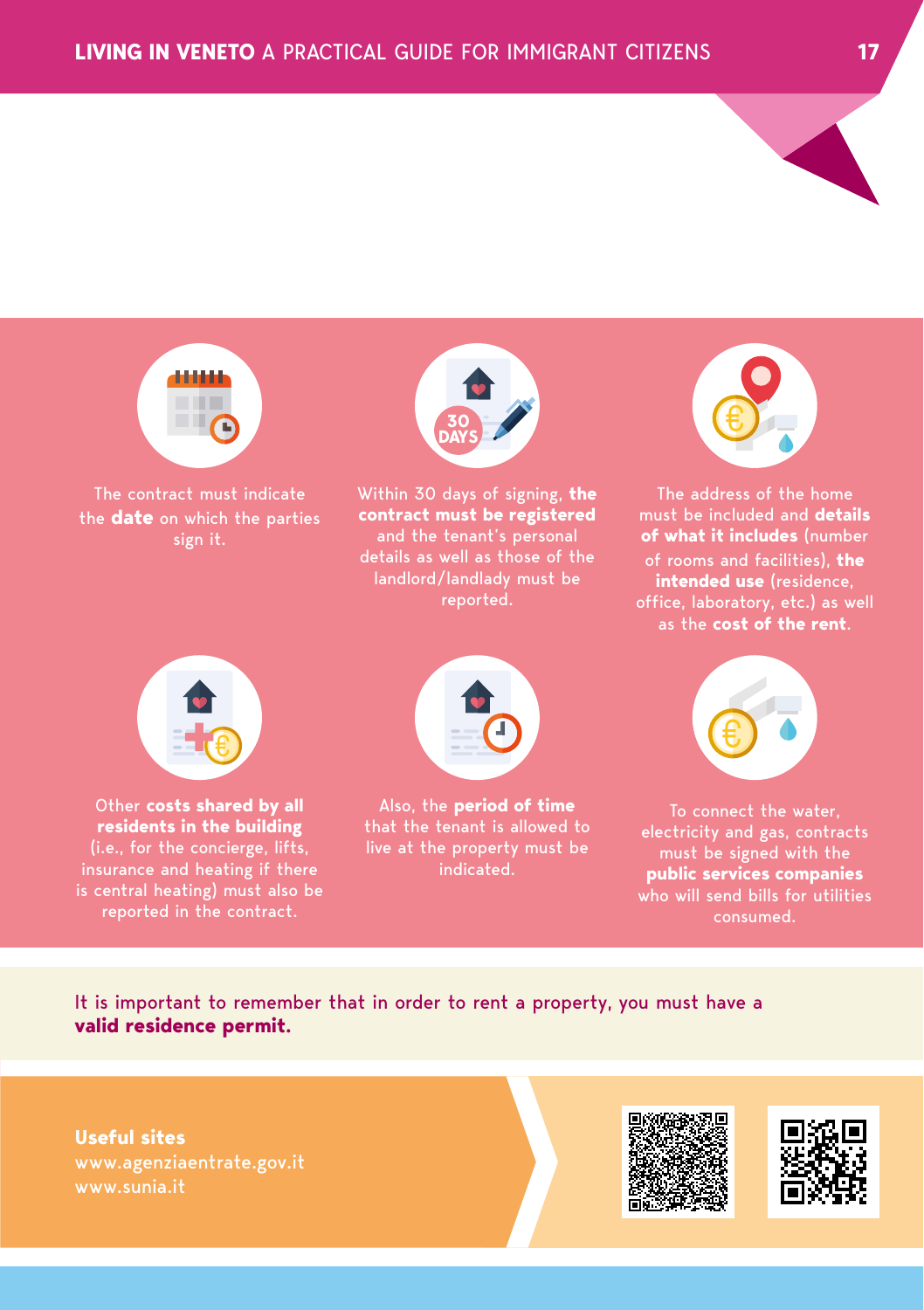

# **...FOR FAMILIES**

**FAMILY ADVISORY SERVICES AND SOCIO-EDUCATIONAL FAMILY ADVICE BUREAUS (CFSE)**



(CFSE) are health service offices where all residents in Italy, including immigrants (legal or otherwise) are entitled to access to obtain **various forms of healthcare provision**, all of which are free of charge, and usually without needing an appointment. The **professionals** who work in the advisory bureaus are gynaecologists, paediatricians, social workers, nurses and psychologists, along with other professionals such as sociologists, child neuropsychiatrists, legal professionals and interpreters for immigrant citizens.



### **WORKING PARENTS: RIGHTS**

Employees have the right to certain family support services:

- applying for maternity leave;
- paternity leave;
- working hours entitlements;
- parental leave;
- Family allowance (ANF).

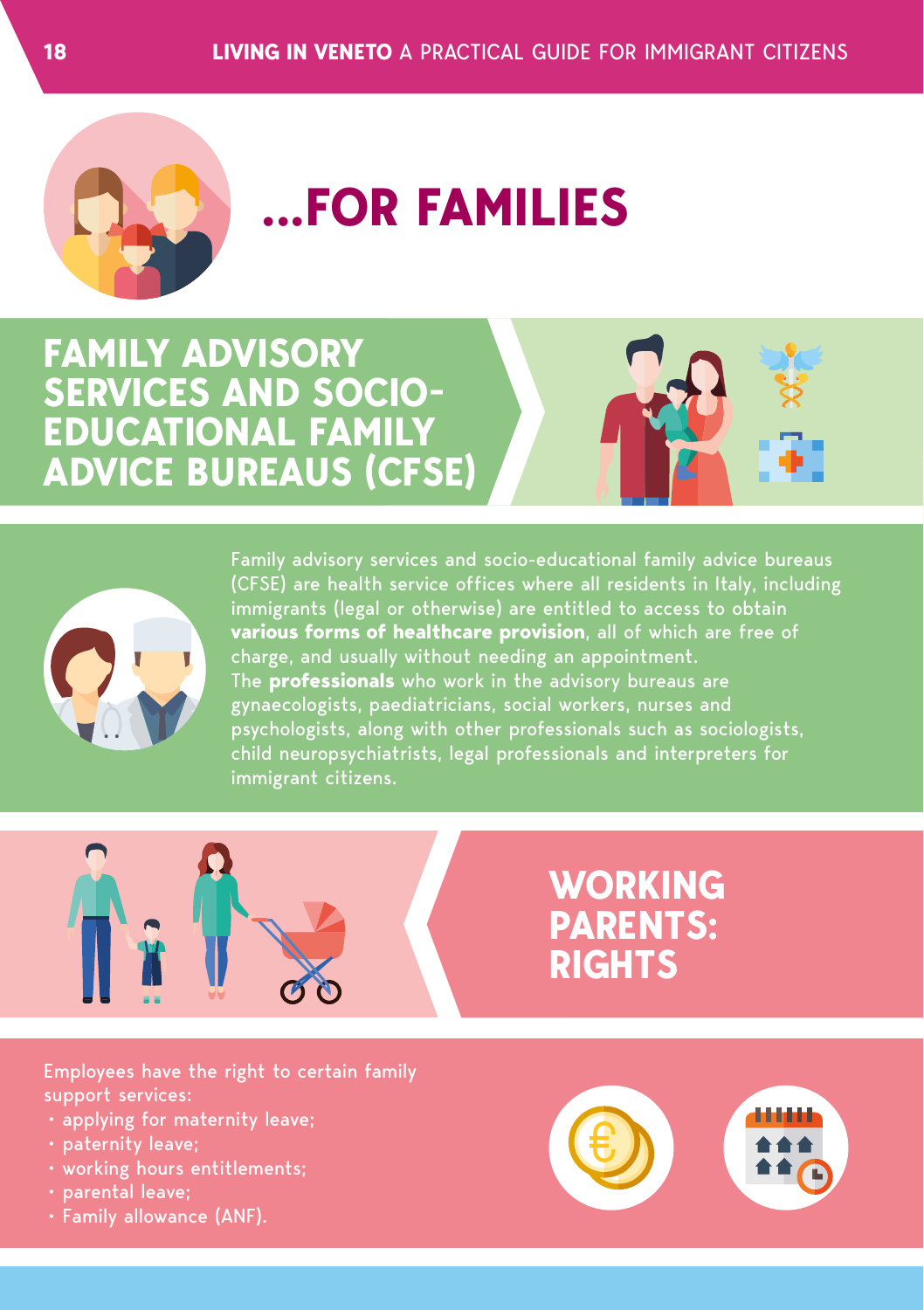

- birth grant or "baby bonus" (bonus bebè) (ISEE is necessary);
- birth premium.

### **IMPORTANT!**

For many of the services listed below the ISEE is required. To get the ISEE you can contact the Tax Assistance Centres (CAF).

### **HOW TO GO ABOUT IT**

Contact the benefit advice centres (Patronati) for information on all the benefits mentioned above and to apply for them.

## **MUNICIPAL COUNCIL SERVICES FOR FAMILIES**

Mothers who have an unstable job, a seasonal job or are unemployed can apply for the **State Maternity allowance paid** by the national social welfare institution (INPS).

In addition, municipal councils provide cheques for large families; i.e. financial aid for families with 3 or more children.

### **HOW TO GO ABOUT IT**

Contact your local social services; also in this case it will be necessary to have the ISEE. To get the ISEE you can contact the Tax Assistance Centres (CAF).





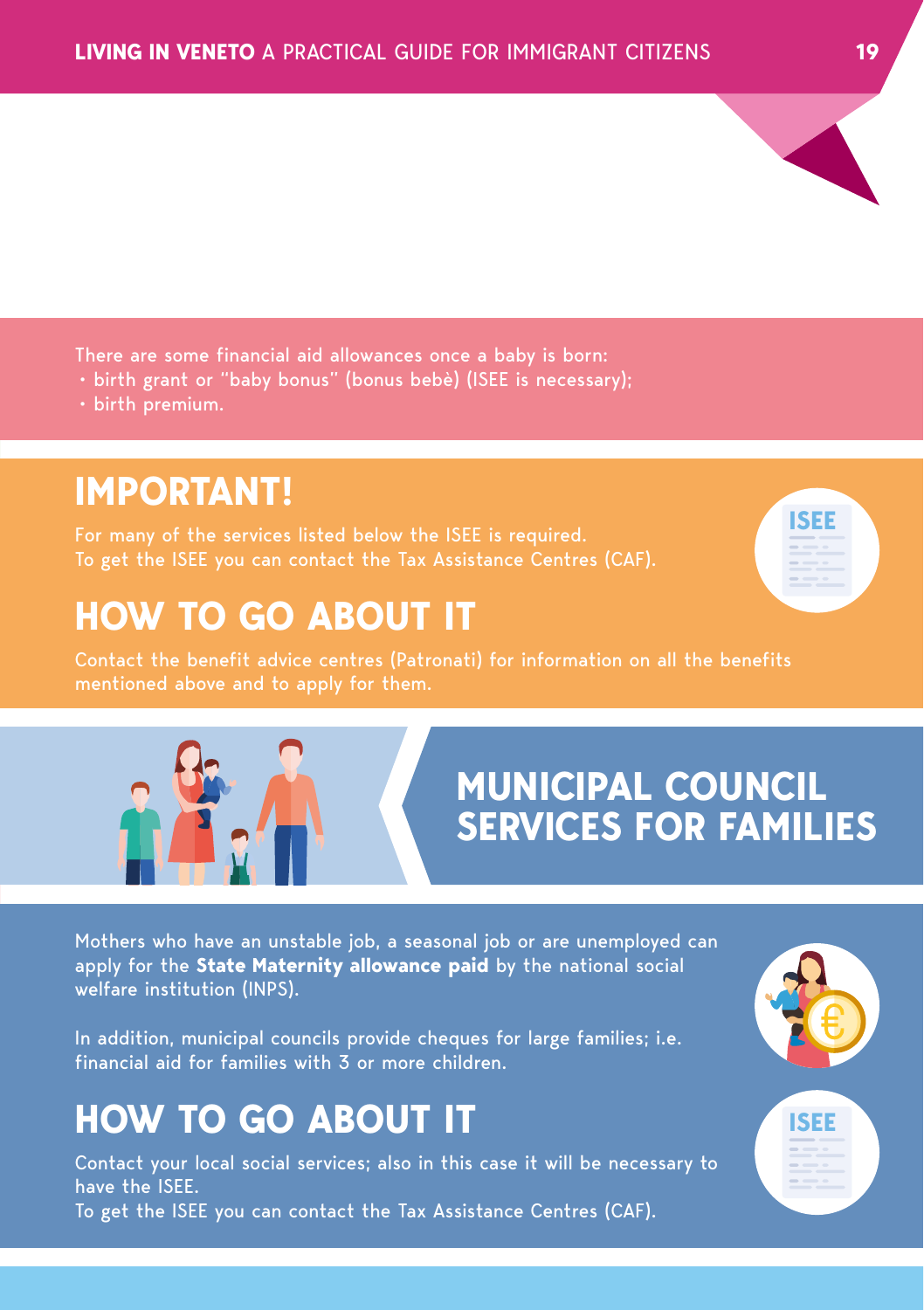### **WOMEN'S SERVICES**





Women who are victims of violence, persecution and exploitation are entitled to social protection measures - the police headquarters (questura) issues a special residence permit and can enter them into social aid and protection programmes organised by public bodies or associations and volunteering organisations.

Foreign citizens who are pregnant cannot be deported from Italy; in (pregnancy) which is valid from the moment in which pregnancy is certified up to six months after the birth of the child.

### **HOW TO GO ABOUT IT**

It is possible to contact the local social services, anti-violence centres in the Veneto region or shelters (case rifugio).

**Useful sites** www.regione.veneto.it



Information



Family Guidance **Centres** 



Anti-violence centres



**Shelters**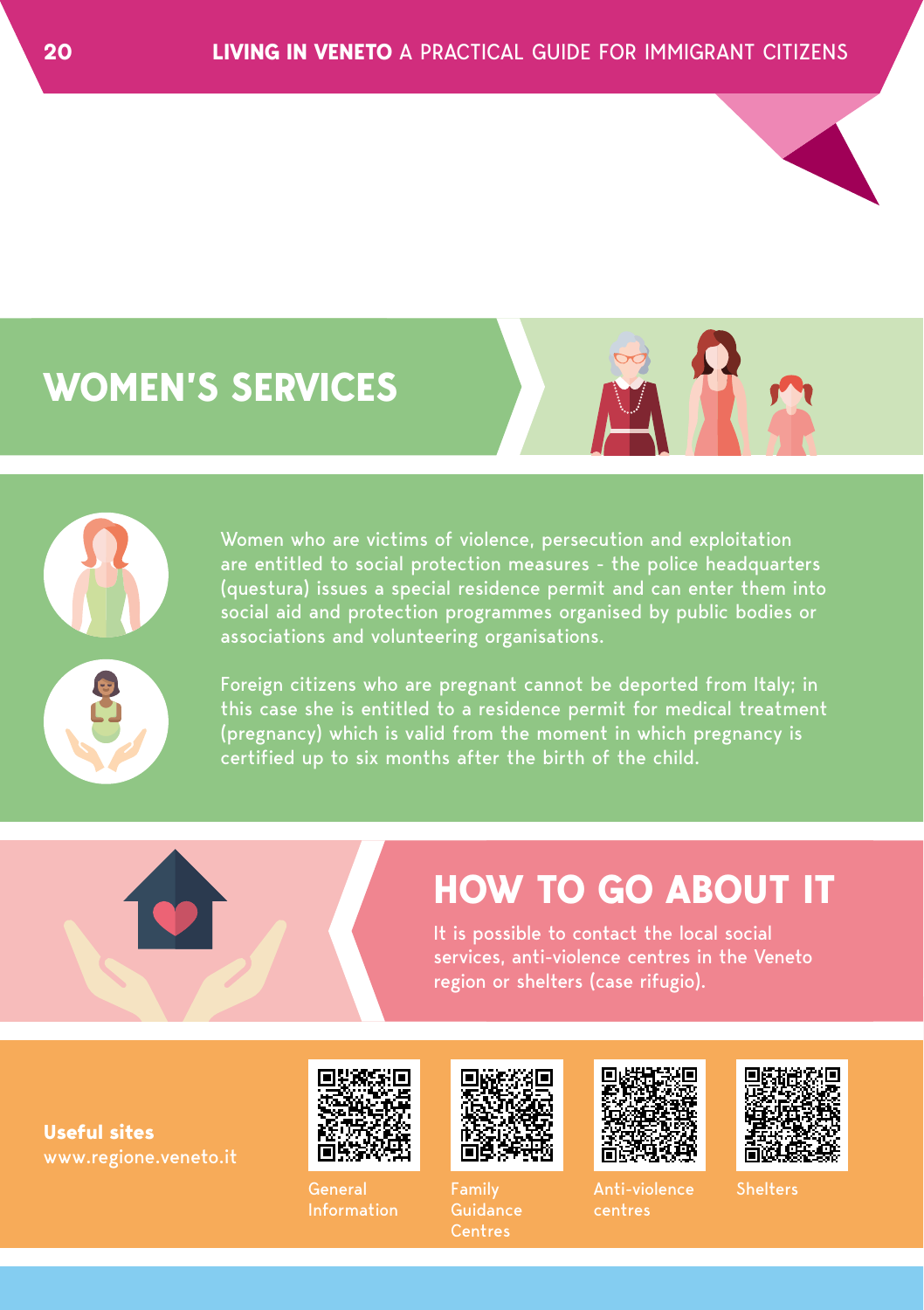

# **...TO STUDY**

### **FOR MINORS**

In Italy school is **compulsory up to 16 years** and compulsory education or training, up to 18 years for all young people. This means that even minors without a residence permit have the **right/obligation to attend Italian** compulsory schooling and to complete their compulsory education at public schools of all types and levels.

Minors **are enrolled in school by their parents** or by legal guardians; they must be enrolled in the corresponding class according to their age, unless otherwise decided by the teaching staff; registration can be made at any time of the school year directly at schools of all types and levels.



### **FOR ADULTS**





Adults can attend **Italian language courses** or access the various services offered by **CPIAs** (provincial adult education centres) which also organise evening study courses to achieve the **first cycle diploma**.

If you have the required prerequisites you can access **university courses** on equal terms with Italian students. To enrol at university, however, you must have a qualification that is recognised in Italy.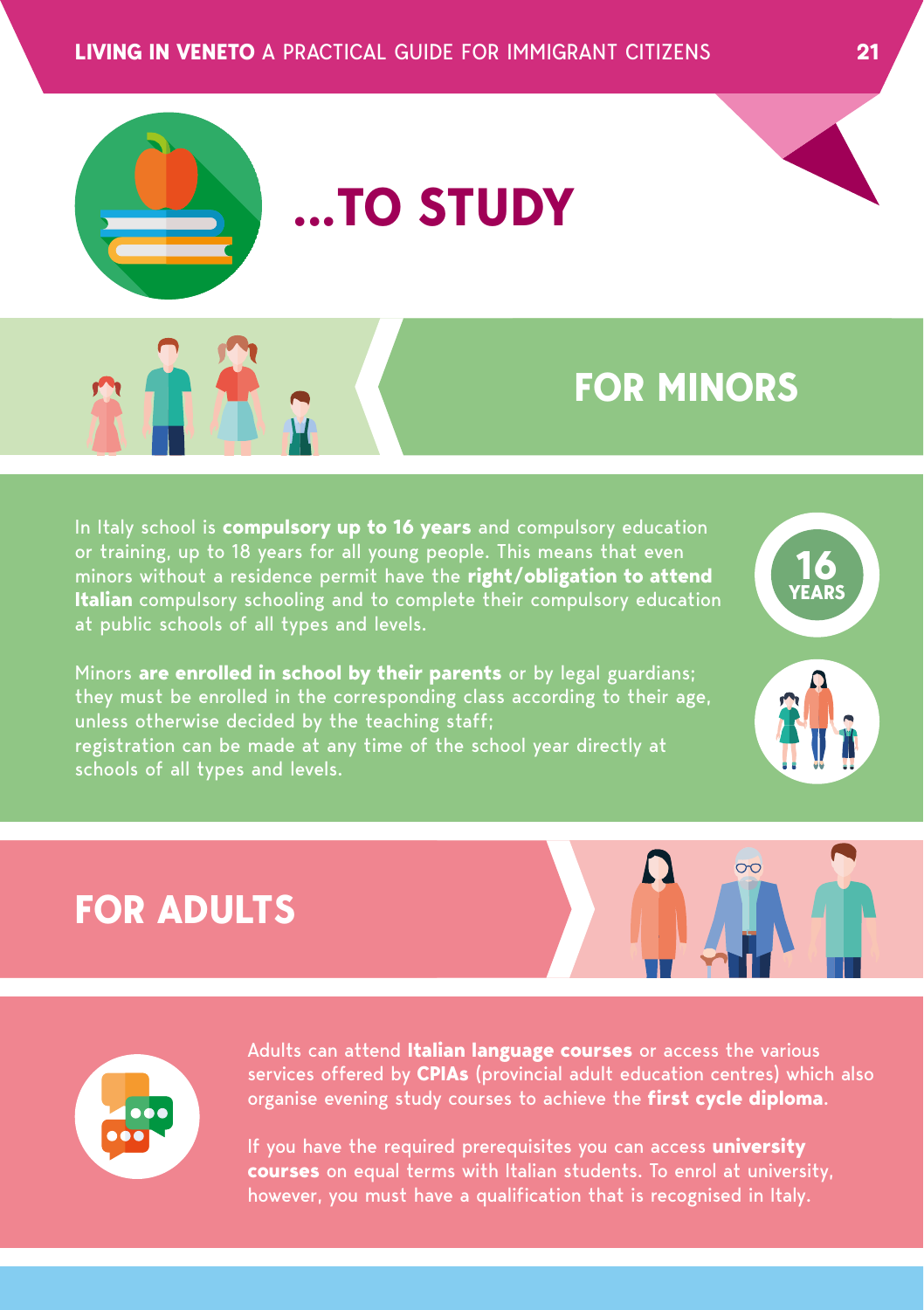





Official documents certifying qualifications held that are from the country of origin **must be legalised** to be considered authentic and valid in Italy.

Legalisation does not expire.

Along with the legalisation of qualifications, it is advisable to ask the Italian Embassy / Consulate for the **certificate of equivalence of qualifications** ("Dichiarazione di valore"). The "Dichiarazione di valore" is an official document, written in Italian and which does not expire, giving information on a qualification obtained abroad and on its value in the country that issued it (official status of the school that issued it), access requirements for the relevant course of study, duration of the course, etc.).

This declaration is issued by the relevant **Italian Embassy / Consulate** for the region, i.e. closest to the premises of the educational institution where the qualification was obtained, by presenting the necessary documentation.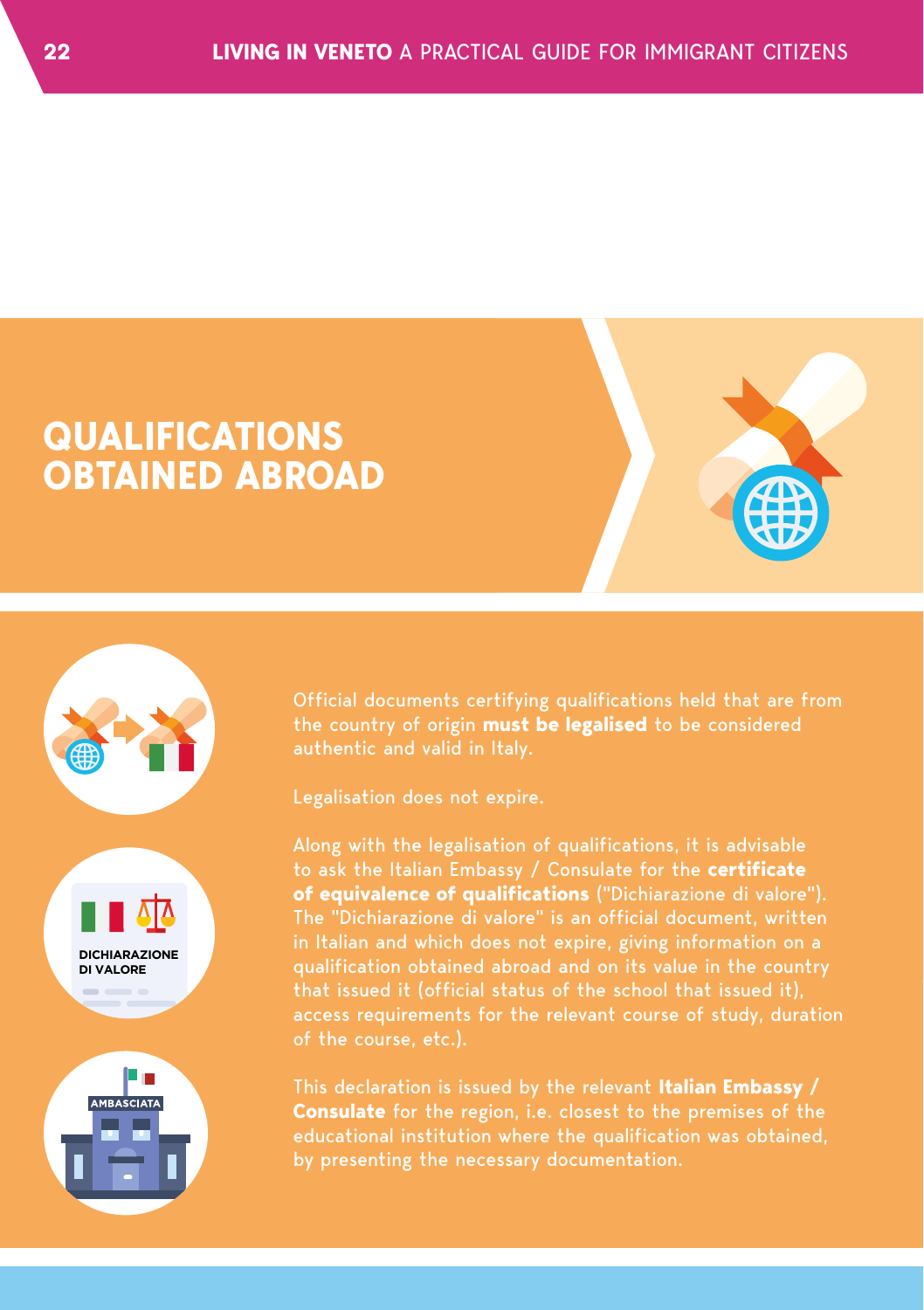



### **DEGREES OBTAINED ABROAD**

In general, undergraduate degrees gained abroad **have no legal value in Italy**.

However, Italian universities can assess whether foreign university qualifications have the same value as Italian ones.

To find out if the degree can be used in Italy, the application must be submitted to the **University Dean** where a study course similar to the one taken abroad is provided. It may be necessary to pass **supplementary exams** to achieve the corresponding Italian qualification.



#### **Useful sites**

www.venetoimmigrazione.it www.miur.gov.it CPIA CTP CPIA





addresses



**Equivalent** foreign qualifications



Foreign academic qualifications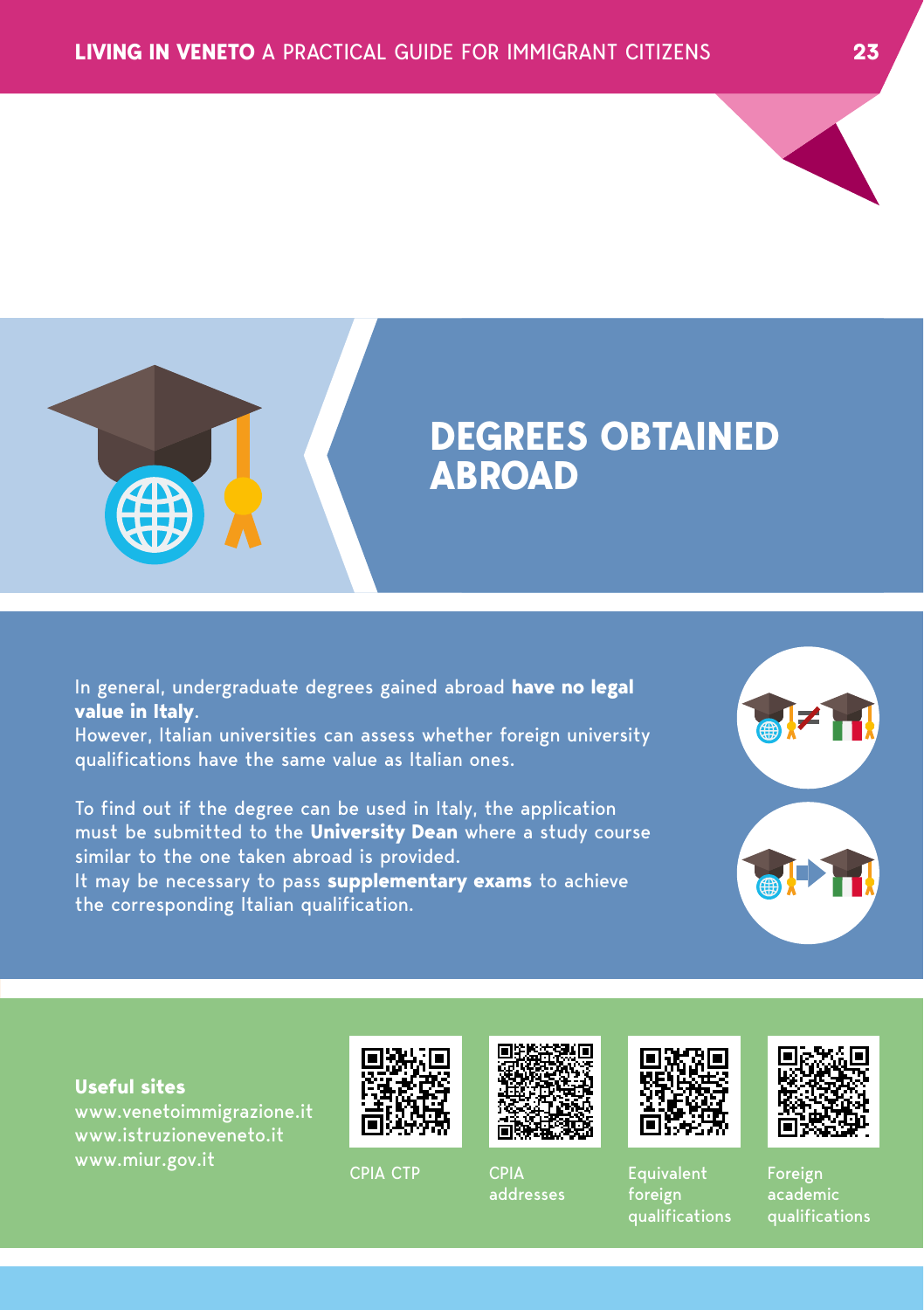

**QUIZ**

# **... FOR A DRIVING LICENCE**

**TO WORK IT IS OFTEN NECESSARY TO HAVE A DRIVING LICENSE.**

> To obtain a driving license in Italy you must pass a **theory test** (in Italian) **and a practical test.**

> To prepare for the exams you must contact a **driving school** (for a fee), have a permit to stay (permesso di soggiorno) and residency.

Anyone who has a driving license issued by a foreign state can drive in Italy for a maximum of **one year** from the date of residence in Italy but it is mandatory that he has the original driving license with the official translation in Italian (or the original international driving license).

After one year from gaining residency, the driving license must still be converted, by applying to the **Traffic Authority (Motorizzazione Civile)** (check if the country of origin is among those with an agreement with Italy for the conversion of the license) or you must obtain the license in Italy, otherwise you cannot drive.

**Useful sites** www.mit.gov.it

**1 YEAR**

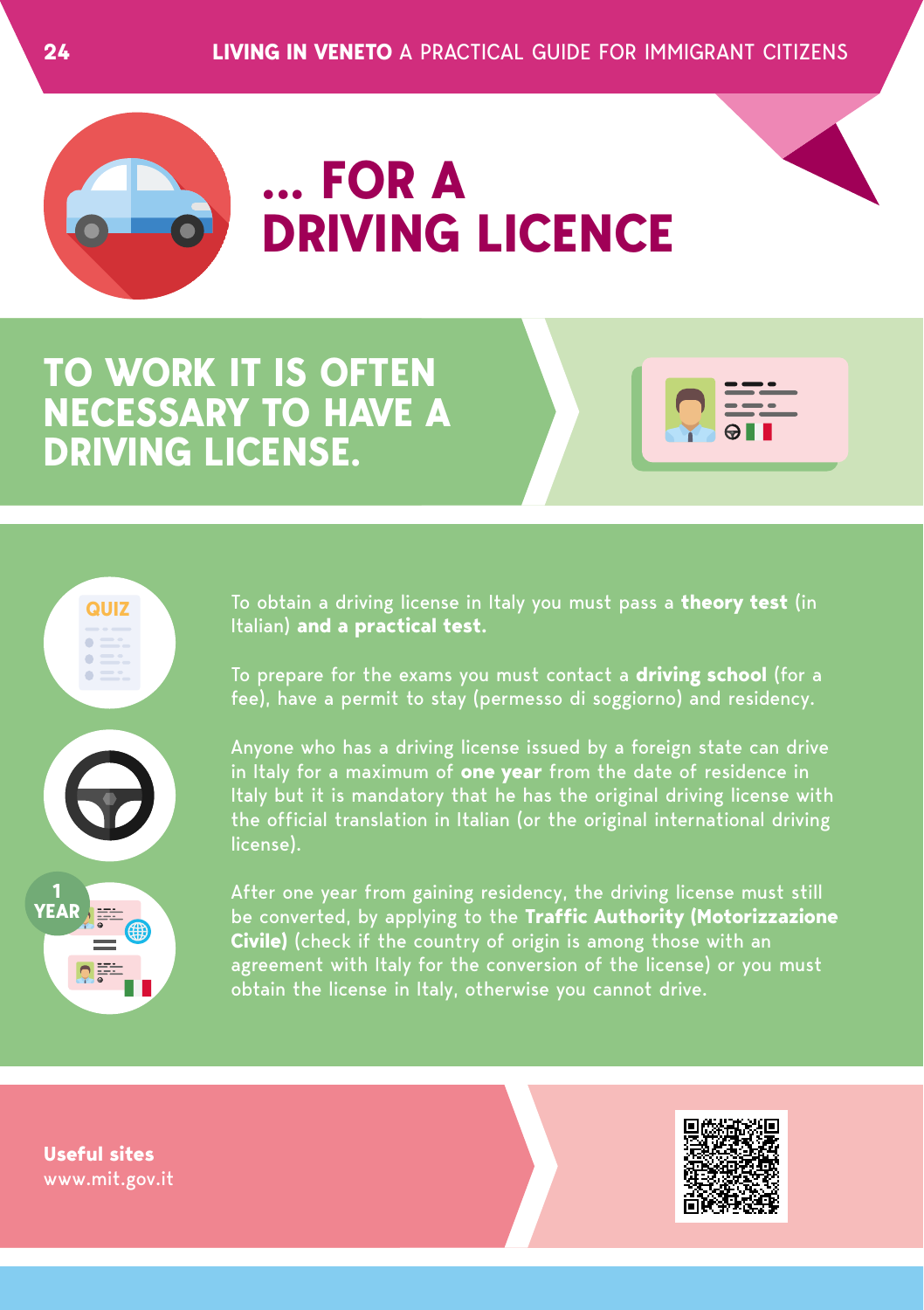

# **USEFUL CONTACT NUMBERS**

| <b>PREFECTURE - LOCAL GOVERNMENT OFFICE BELLUNO</b><br>http://www.prefettura.it/belluno<br><b>IMMIGRATION DESK</b><br>Piazza Duomo, 38 - 32100 Belluno (first floor)                                              |  |
|-------------------------------------------------------------------------------------------------------------------------------------------------------------------------------------------------------------------|--|
| PREFECTURE - LOCAL GOVERNMENT OFFICE OF PADOVA<br>http://www.prefettura.it/padova/contenuti/Immigrazione-13228.htm<br><b>IMMIGRATION DESK</b><br>Branch office - Piazza Zanellato 19 (Stanga area) - 35100 Padova |  |
| <b>PREFECTURE - LOCAL GOVERNMENT OFFICE OF ROVIGO</b><br>http://www.prefettura.it/rovigo/contenuti/Immigrazione-13472.htm<br><b>IMMIGRATION DESK</b><br>Branch office - Via Oberdan n. 22 - 45100 Rovigo          |  |
| PREFECTURE - LOCAL GOVERNMENT OFFICE OF TREVISO<br>http://www.prefettura.it/treviso<br><b>IMMIGRATION DESK</b><br>Piazza dei Signori, 22 - 31100 Treviso                                                          |  |
| <b>PREFECTURE - LOCAL GOVERNMENT OFFICE OF VENEZIA</b><br>http://www.prefettura.it/venezia<br><b>IMMIGRATION DESK</b><br>Via G. Mameli, 39 - Marghera Venezia                                                     |  |
| PREFECTURE - LOCAL GOVERNMENT OFFICE OF VERONA<br>http://www.prefettura.it/verona/contenuti/Immigrazione-13680.htm<br><b>IMMIGRATION DESK</b><br>via Santa Maria Antica, 1 - 37121 Verona                         |  |
| PREFECTURE - LOCAL GOVERNMENT OFFICE OF VICENZA<br>http://www.prefettura.it/vicenza/contenuti/Immigrazione-13389.htm<br><b>IMMIGRATION DESK</b><br>Contrà Gazzolle, 10 - Vicenza (ground floor)                   |  |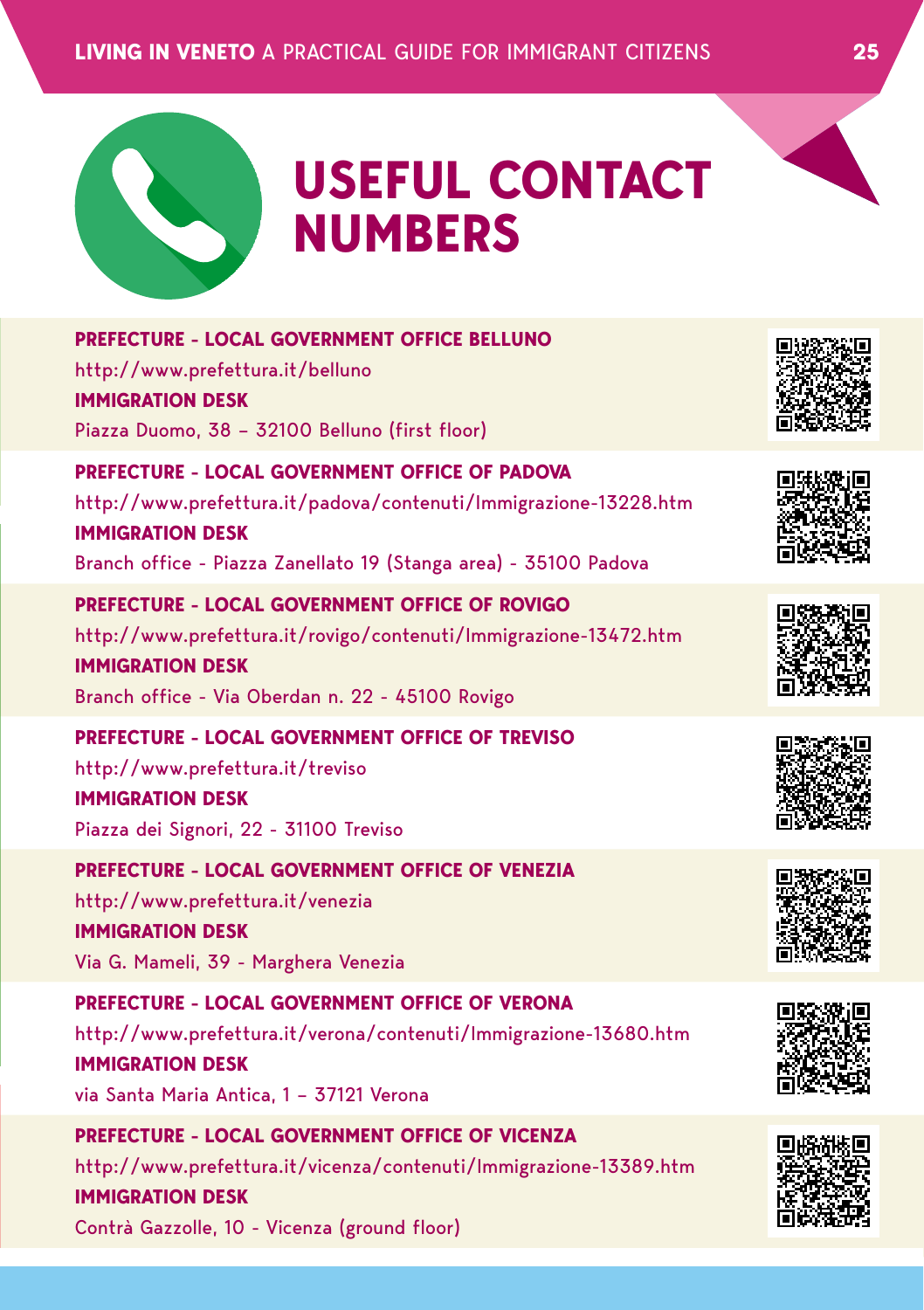

#### **BELLUNO POLICE HEADQUARTERS**

Via Volontari della Libertà no.13 32100 Belluno http://questure.poliziadistato.it/it/Belluno **PADOVA POLICE HEADQUARTERS** Piazzetta G. Palatucci, 5 35123 Padova http://questure.poliziadistato.it/padova

**ROVIGO POLICE HEADQUARTERS** Viale Tre Martiri, 40 45100 Rovigo https://questure.poliziadistato.it/it/Rovigo

**VENEZIA POLICE HEADQUARTERS** Sestiere of Santa Croce, 500 30100 Venezia https://questure.poliziadistato.it/it/Venezia **TREVISO POLICE HEADQUARTERS** Piazza delle Istituzioni, 1 Building A 31100 Treviso

https://questure.poliziadistato.it/it/Treviso

**VICENZA POLICE HEADQUARTERS** Viale Mazzini n.213 36100 Vicenza https://questure.poliziadistato.it/it/Vicenza

#### **VERONA POLICE HEADQUARTERS**

Lungadige Antonio Galtarossa, 11 37133 Verona https://questure.poliziadistato.it/it/Verona





#### **NUMBERS TO CALL IN CASE OF EMERGENCY**

- 112 CARABINIERI
- 113 STATE POLICE
- 114 CHILDREN'S EMERGENCIES
- 115 FIRE BRIGADE
- 116 ROADSIDE ASSISTANCE
- 117 FINANCE POLICE
- 118 PRONTO SOCCORSO FOR MEDICAL EMERGENCIES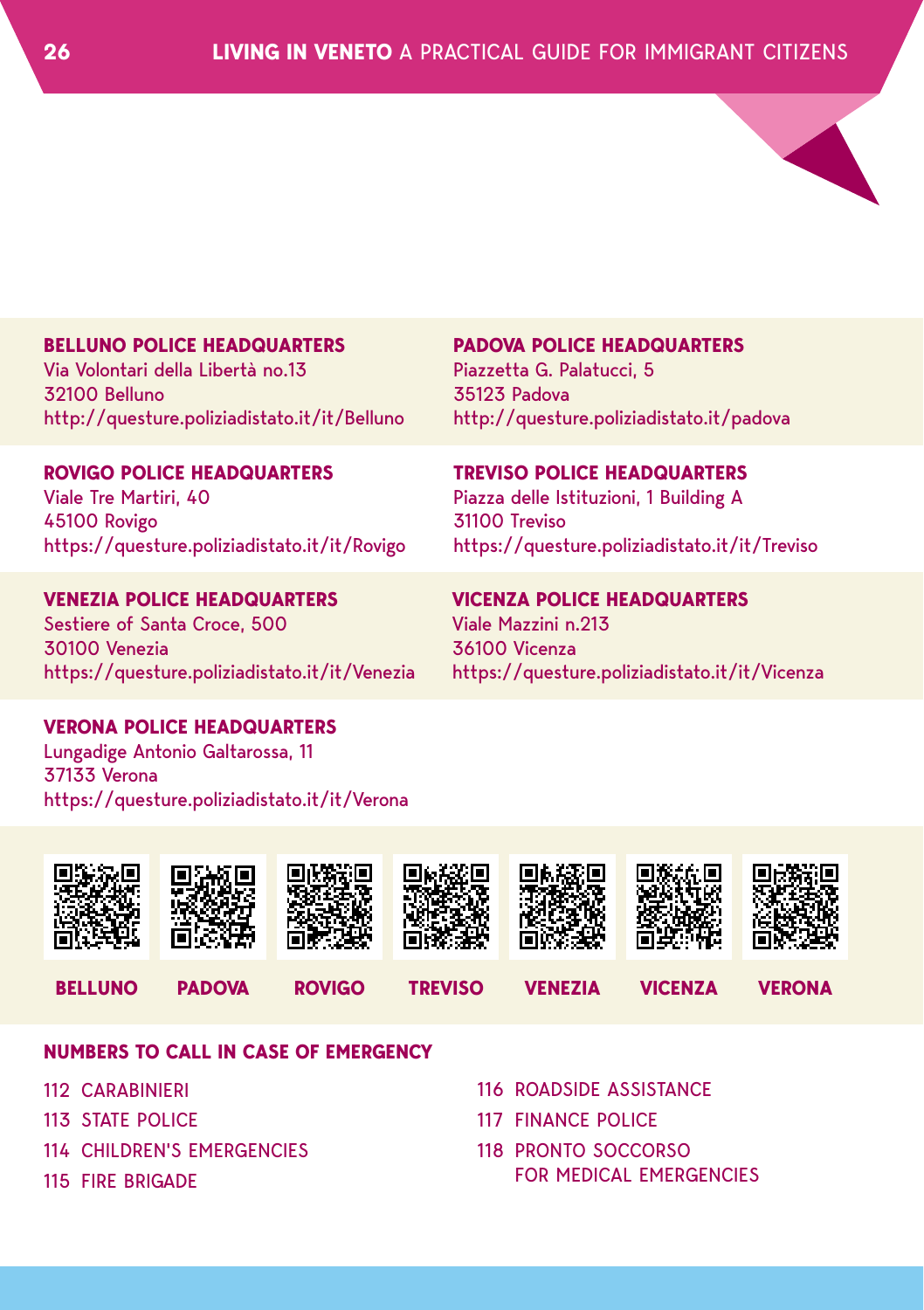#### **This publication has been produced within the MARI Project - Multicultural Actions Regional Immigration.**

FAMI 2014-2020 - OS 2 - ON 2 - 02 - lett. e) 2016-2018 annuity - PROG-1287 - CUP H19D17000580007, promoted by the Veneto Regional Government Department for Migration Flows and Veneto Lavoro as project partner.

#### **The Guide was finalised on 30.11.2018.**

The texts are taken from websites and official publications produced by prefectures, hospitals, trade unions, INCA-CGIL patronages (institutions for advice and social assistance), sponsoring bodies.